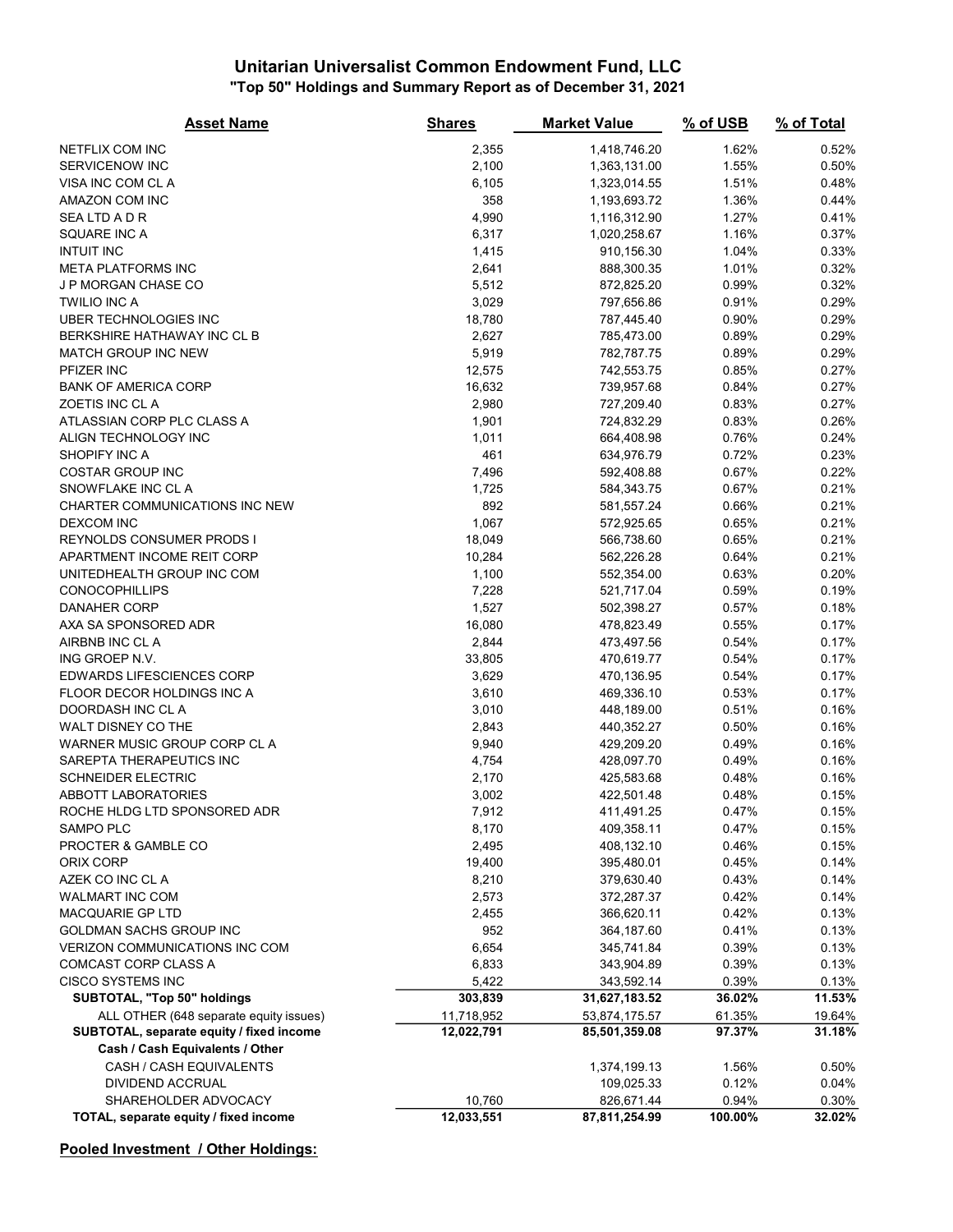#### Unitarian Universalist Common Endowment Fund, LLC "Top 50" Holdings and Summary Report as of December 31, 2021

| <b>Asset Name</b>                         | <b>Shares</b> | <b>Market Value</b> | % of USB | % of Total |
|-------------------------------------------|---------------|---------------------|----------|------------|
| <b>Acadian Emerging Markets</b>           |               | 12,190,275.10       |          | 4.45%      |
| <b>Baxter Street</b>                      |               | 12,610,077.18       |          | 4.60%      |
| Brandywine Global Opp FI                  |               | 11,847,693.33       |          | 4.32%      |
| <b>Brockton Capital Fund III</b>          |               | 2,029,286.20        |          | 0.74%      |
| Canvas Distressed Credit Fund             |               | 1,310,141.88        |          | 0.48%      |
| Entrust Class X                           |               | 505,713.57          |          | 0.18%      |
| <b>FEG Private Opportunities</b>          |               | 1,891,745.00        |          | 0.69%      |
| Franklin Templeton GMS                    |               | 8,580,818.62        |          | 3.13%      |
| <b>GCM Grosvenor Advance</b>              |               | 524,344.25          |          | 0.19%      |
| Generation IM SS Fund III                 |               | 2,527,308.00        |          | 0.92%      |
| <b>GQG Partners Global Equity</b>         |               | 13,640,067.00       |          | 4.97%      |
| <b>HCAP Partners IV LP</b>                |               | 1,579,447.00        |          | 0.58%      |
| <b>HCAP Partners V LP</b>                 |               | 445,276.00          |          | 0.16%      |
| Lindsell Train Global Equity LLC          |               | 11,841,072.00       |          | 4.32%      |
| LS Multi Sector                           |               | 12,390,203.87       |          | 4.52%      |
| <b>MFS International Concentrated</b>     |               | 17,389,581.48       |          | 6.34%      |
| <b>OCP</b>                                |               | 2,551,433.51        |          | 0.93%      |
| Ownership Capital                         |               | 17,977,789.00       |          | 6.56%      |
| <b>RBC Global Emerging Markets</b>        |               | 10,764,800.00       |          | 3.93%      |
| <b>RRG Sustainable</b>                    |               | 768,437.01          |          | 0.28%      |
| <b>SJF Ventures</b>                       |               | 3,180,667.00        |          | 1.16%      |
| Stone Castle FICA for Impact              |               | 20,990,195.87       |          | 7.65%      |
| <b>Wellington SMID</b>                    |               | 10,398,063.09       |          | 3.79%      |
| UUCEF CASH, NET OF ACCRUED EXPENSES       |               | 5,733,161.48        |          | 2.09%      |
| <b>COMMUNITY INVESTMENTS</b>              |               | 2,766,304.03        |          | 1.01%      |
| TOTAL, pooled investment / other holdings |               | 186,433,901.47      |          | 67.98%     |
| <b>GRAND TOTAL</b>                        |               | 274,245,156.46      |          | 100.00%    |
| <b>Shareholder Advocacy Holdings:</b>     |               |                     |          |            |
| AT T INC                                  | 131           | 3,222.60            |          |            |
| <b>ABBOTT LABORATORIES</b>                | 100           | 14,074.00           |          |            |
| <b>ABBVIE INC</b>                         | 100           | 13,540.00           |          |            |
| ACTIVISION BLIZZARD INC                   | 32            | 2,128.96            |          |            |
| AIR PRODUCTS CHEMICALS INC                | 37            | 11,257.62           |          |            |
| ALIBABA GROUP HOLDING LTD A D R           | 29            | 3,444.91            |          |            |
| ALPHABET INC CL C                         | 5             | 14,467.95           |          |            |
| ALPHABET INC CL A                         | 5             | 14,485.20           |          |            |
| <b>ESCROW ALTEGRITY INC</b>               | 70            | 415.10              |          |            |
| AMAZON COM INC                            | 4             | 13,337.36           |          |            |
| AMERICAN ELECTRIC POWER                   | 113           | 10,053.61           |          |            |
| AMERICAN INTERNATIONAL GROUP              | 85            | 4,833.10            |          |            |
| <b>ANTHEM INC</b>                         | 84            | 38,937.36           |          |            |
| APPLE INC                                 | 224           | 39,775.68           |          |            |
| <b>BANK OF AMERICA CORP</b>               | 280           | 12,457.20           |          |            |
| <b>BLACKROCK INC</b>                      | 12            | 10,986.72           |          |            |
| <b>BRISTOL MYERS SQUIBB CO</b>            | 124           | 7,731.40            |          |            |
| CBOE GLOBAL MKTS INC                      | 93            | 12,127.20           |          |            |
| <b>CBRE GROUP INC</b>                     | 127           | 13,780.77           |          |            |
| <b>CIGNA CORP</b>                         | 103           | 23,651.89           |          |            |
| CME GROUP INC                             | 67            | 15,306.82           |          |            |
| <b>CSX CORP</b>                           | 165           | 6,204.00            |          |            |
| <b>CVS HEALTH CORP</b>                    | 101           | 10,419.16           |          |            |
| CHARTER COMMUNICATIONS INC NEW            | 40            | 26,078.80           |          |            |
| <b>CHEVRON CORPORATION</b>                | 215           | 25,230.25           |          |            |
| <b>CISCO SYSTEMS INC</b>                  | 200           | 12,674.00           |          |            |
| <b>COMCAST CORP CLASS A</b>               | 98            | 4,932.34            |          |            |
| <b>COMERICA INC</b>                       | 63            | 5,481.00            |          |            |
| <b>CONOCOPHILLIPS</b>                     | 124           | 8,950.32            |          |            |
| <b>CORECIVIC INC</b>                      | 234           | 2,332.98            |          |            |
| <b>CORTEVA INC</b>                        | 57            | 2,694.96            |          |            |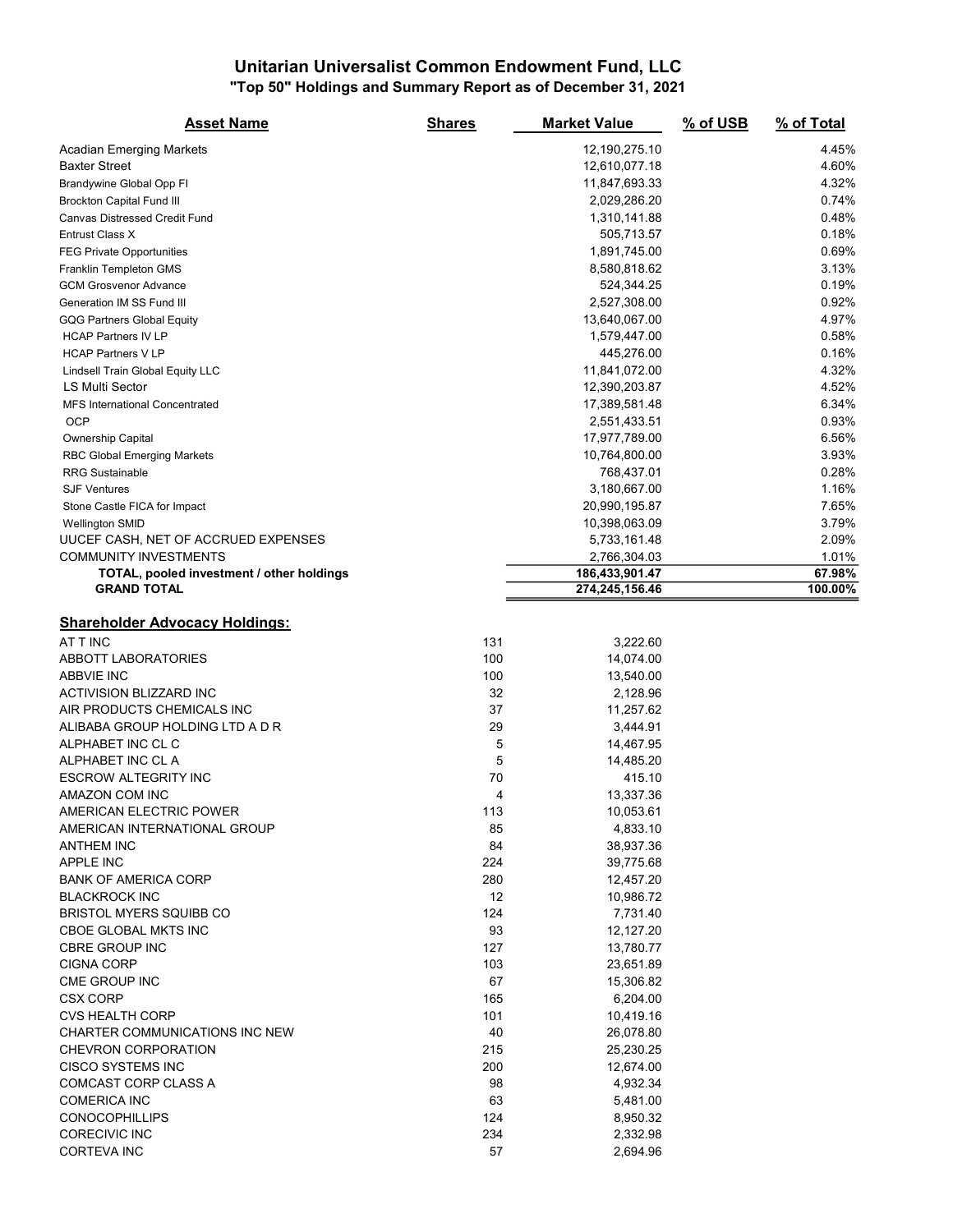#### Unitarian Universalist Common Endowment Fund, LLC "Top 50" Holdings and Summary Report as of December 31, 2021

| <b>Asset Name</b>                    | <b>Shares</b> | <b>Market Value</b> | % of USB | % of Total |
|--------------------------------------|---------------|---------------------|----------|------------|
| DELL TECHNOLOGIES C                  | 106           | 5,954.02            |          |            |
| DELTA AIR LINES INC                  | 100           | 3,908.00            |          |            |
| <b>DEVON ENERGY CORP</b>             | 360           | 15,858.00           |          |            |
| DOW INC                              | 57            | 3,233.04            |          |            |
| DUPONT DE NEMOURS INC WI             | 57            | 4,604.46            |          |            |
| E BAY INC                            | 130           | 8,645.00            |          |            |
| <b>ENBRIDGE INC</b>                  | 125           | 4,885.00            |          |            |
| <b>EXELON CORPORATION</b>            | 160           | 9,241.60            |          |            |
| <b>EXXON MOBIL CORP</b>              | 87            | 5,323.53            |          |            |
| FIFTH THIRD BANCORP                  | 421           | 18,334.55           |          |            |
| FORD MOTOR CO                        | 400           | 8,308.00            |          |            |
| FOX CORP CLASS A W I                 | 130           | 4,797.00            |          |            |
| <b>GEO GROUP INC THE</b>             | 517           | 4,006.75            |          |            |
| GOLDMAN SACHS GROUP INC              | 25            | 9,563.75            |          |            |
| GOODYEAR TIRE RUBBER CO              | 155           | 3,304.60            |          |            |
| <b>HALLIBURTON CO</b>                | 120           | 2,744.40            |          |            |
| <b>J P MORGAN CHASE CO</b>           | 30            | 4,750.50            |          |            |
| KINDER MORGAN INC                    | 340           | 5,392.40            |          |            |
| <b>KROGER CO</b>                     | 60            | 2,715.60            |          |            |
| <b>MARATHON OIL CORPORATION</b>      | 130           | 2,134.60            |          |            |
| <b>MARATHON PETROLEUM CORP</b>       | 130           | 8,318.70            |          |            |
| <b>MARRIOTT INTL INC</b>             | 48            | 7,931.52            |          |            |
| MERCK CO INC                         | 55            | 4,215.20            |          |            |
| MONSTER BEVERAGE CORP                | 87            | 8,355.48            |          |            |
| MORGAN STANLEY                       | 105           | 10,306.80           |          |            |
| <b>NRG ENERGY INC</b>                | 90            | 3,877.20            |          |            |
| NEWMONT CORPORATION                  | 145           | 8,992.90            |          |            |
| NORTHERN TRUST CORP                  | 52            | 6,219.72            |          |            |
| OCCIDENTAL PETROLEUM CORPORATION     | 109           | 3,159.91            |          |            |
| OCCIDENTAL PETROLEUM CORP WT 8/03/27 | 13            | 163.93              |          |            |
| ORGANON CO                           | 5             | 152.25              |          |            |
| PPL CORPORATION                      | 75            | 2,254.50            |          |            |
| PFIZER INC                           | 166           | 9,802.30            |          |            |
| PINNACLE WEST CAP CORP               | 70            | 4,941.30            |          |            |
| <b>T ROWE PRICE GROUP INC</b>        | 55            | 10,815.20           |          |            |
| <b>RANGE RESOURCES CORP</b>          | 1,091         | 19,452.53           |          |            |
| T MOBILE US INC                      | 39            | 4,523.22            |          |            |
| <b>TAPESTRY INC</b>                  | 83            | 3,369.80            |          |            |
| THERMO FISHER SCIENTIFIC INC         | 11            | 7,339.64            |          |            |
| TRUIST FINANCIAL CORP                | 224           | 13,115.20           |          |            |
| UBER TECHNOLOGIES INC                | 569           | 23,858.17           |          |            |
| UNION PACIFIC CORP COM               | 25            | 6,298.25            |          |            |
| UNITEDHEALTH GROUP INC COM           | 88            | 44,188.32           |          |            |
| VALERO ENERGY CORP COM               | 130           | 9,764.30            |          |            |
| <b>VIATRIS INC COM</b>               | 20            | 270.60              |          |            |
| VISA INC COM CL A                    | 140           | 30,339.40           |          |            |
| VMWARE INC CL A                      | 46            | 5,330.48            |          |            |
| WEC ENERGY GROUP INC COM             | 100           | 9,707.00            |          |            |
| WALMART INC COM                      | 70            | 10,128.30           |          |            |
| <b>WELLS FARGO CO NEW COM</b>        | 115           | 5,517.70            |          |            |
| <b>XCEL ENERGY INC COM</b>           | 130           | 8,801.00            |          |            |
| LINDE PLC SHS                        | 42            | 14,550.06           |          |            |
| CASH / CASH EQUIVALENT               |               | 7,217.80            |          |            |
| DIVIDEND ACCRUAL                     |               | 674.70              |          |            |
|                                      | 10,760        | 826,671.44          |          |            |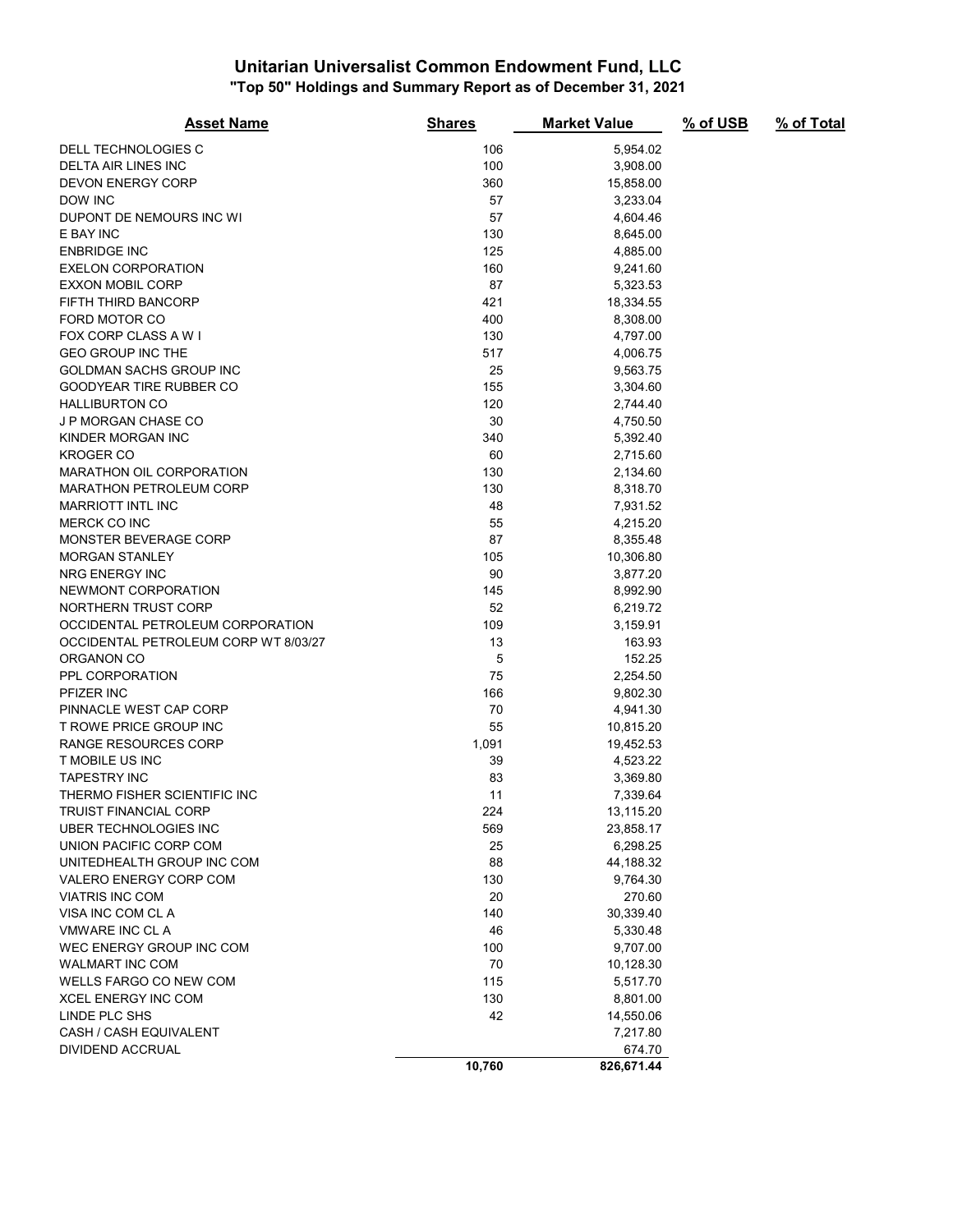| 10X GENOMICS INC CLASS A<br>1,485<br>1LIFE HEALTHCARE INC<br>3,989<br>591<br>3M <sub>CO</sub><br>A E S CORP<br>1,731<br>ABBOTT LABORATORIES<br>3,002<br><b>ABBVIE INC</b><br>493<br><b>ABBVIE INC</b><br>65,000<br>3.200% 11/21/29<br>ABCELLERA BIOLOGICS INC<br>2,963<br>ACI WORLDWIDE INC<br>4,039<br><b>ACTIVISION BLIZZARD INC</b><br>860<br><b>ADAPTHEALTH CORP</b><br>4,626<br><b>ADIDAS AG</b><br>910<br><b>AFLAC INC</b><br>1,250<br>100,000<br>AFRICAN DEVELOPMENT 0.750% 4/03/23<br>AGILENT TECHNOLOGIES INC<br>266 | <b>Asset Name</b> | <b>Shares</b> | <b>Market Value</b> |
|-------------------------------------------------------------------------------------------------------------------------------------------------------------------------------------------------------------------------------------------------------------------------------------------------------------------------------------------------------------------------------------------------------------------------------------------------------------------------------------------------------------------------------|-------------------|---------------|---------------------|
|                                                                                                                                                                                                                                                                                                                                                                                                                                                                                                                               |                   |               |                     |
|                                                                                                                                                                                                                                                                                                                                                                                                                                                                                                                               |                   |               | 221,205.60          |
|                                                                                                                                                                                                                                                                                                                                                                                                                                                                                                                               |                   |               | 70,086.73           |
|                                                                                                                                                                                                                                                                                                                                                                                                                                                                                                                               |                   |               | 104,979.33          |
|                                                                                                                                                                                                                                                                                                                                                                                                                                                                                                                               |                   |               | 42,063.30           |
|                                                                                                                                                                                                                                                                                                                                                                                                                                                                                                                               |                   |               | 422,501.48          |
|                                                                                                                                                                                                                                                                                                                                                                                                                                                                                                                               |                   |               | 66,752.20           |
|                                                                                                                                                                                                                                                                                                                                                                                                                                                                                                                               |                   |               | 69,497.35           |
|                                                                                                                                                                                                                                                                                                                                                                                                                                                                                                                               |                   |               | 42,370.90           |
|                                                                                                                                                                                                                                                                                                                                                                                                                                                                                                                               |                   |               | 140,153.30          |
|                                                                                                                                                                                                                                                                                                                                                                                                                                                                                                                               |                   |               | 57,215.80           |
|                                                                                                                                                                                                                                                                                                                                                                                                                                                                                                                               |                   |               | 113,151.96          |
|                                                                                                                                                                                                                                                                                                                                                                                                                                                                                                                               |                   |               | 262,024.53          |
|                                                                                                                                                                                                                                                                                                                                                                                                                                                                                                                               |                   |               | 72,987.50           |
|                                                                                                                                                                                                                                                                                                                                                                                                                                                                                                                               |                   |               | 100,184.00          |
|                                                                                                                                                                                                                                                                                                                                                                                                                                                                                                                               |                   |               | 42,466.90           |
| AGIOS PHARMACEUTICALS INC<br>78                                                                                                                                                                                                                                                                                                                                                                                                                                                                                               |                   |               | 2,563.86            |
| AIA GROUP LTD<br>21,599                                                                                                                                                                                                                                                                                                                                                                                                                                                                                                       |                   |               | 217,754.76          |
| AIRBNB INC CL A<br>2,232                                                                                                                                                                                                                                                                                                                                                                                                                                                                                                      |                   |               | 371,605.68          |
| AIRBNB INC CL A<br>612                                                                                                                                                                                                                                                                                                                                                                                                                                                                                                        |                   |               | 101,891.88          |
| 107<br>ALASKA AIR GROUP INC                                                                                                                                                                                                                                                                                                                                                                                                                                                                                                   |                   |               | 5,574.70            |
| ALEXANDRIA REAL<br>4.900% 12/15/30<br>35,000                                                                                                                                                                                                                                                                                                                                                                                                                                                                                  |                   |               | 42,041.30           |
| ALGONQUIN POWER UTILITIES<br>15,212                                                                                                                                                                                                                                                                                                                                                                                                                                                                                           |                   |               | 219,813.40          |
| ALIBABA GROUP HLDG LTD SPONSORED ADS<br>1,180                                                                                                                                                                                                                                                                                                                                                                                                                                                                                 |                   |               | 140,172.20          |
| ALIGN TECHNOLOGY INC<br>1,011                                                                                                                                                                                                                                                                                                                                                                                                                                                                                                 |                   |               | 664,408.98          |
| <b>ALKERMES PLC</b><br>253                                                                                                                                                                                                                                                                                                                                                                                                                                                                                                    |                   |               | 5,884.78            |
| 112<br><b>ALLEGHANY CORP</b>                                                                                                                                                                                                                                                                                                                                                                                                                                                                                                  |                   |               | 74,770.08           |
| 1,639<br>ALLEGRO MICROSYSTEMS INC                                                                                                                                                                                                                                                                                                                                                                                                                                                                                             |                   |               | 59,299.02           |
| 961<br><b>ALLIANT ENERGY CORP</b>                                                                                                                                                                                                                                                                                                                                                                                                                                                                                             |                   |               | 59,072.67           |
| 605<br><b>ALLSTATE CORP</b>                                                                                                                                                                                                                                                                                                                                                                                                                                                                                                   |                   |               | 71,178.25           |
| ALPHABET INC CL A<br>30                                                                                                                                                                                                                                                                                                                                                                                                                                                                                                       |                   |               | 86,911.20           |
| AMAZON COM INC<br>358                                                                                                                                                                                                                                                                                                                                                                                                                                                                                                         |                   |               | 1,193,693.72        |
| <b>AMDOCS LTD</b><br>358                                                                                                                                                                                                                                                                                                                                                                                                                                                                                                      |                   |               | 26,792.72           |
| 289<br>AMERICAN AIRLINES GROUP INC                                                                                                                                                                                                                                                                                                                                                                                                                                                                                            |                   |               | 5,190.44            |
| AMERICAN EXPRESS CO<br>476                                                                                                                                                                                                                                                                                                                                                                                                                                                                                                    |                   |               | 77,873.60           |
| AMERICAN FINL GROUP INC OHIO<br>1,213                                                                                                                                                                                                                                                                                                                                                                                                                                                                                         |                   |               | 166,569.16          |
| AMERICAN HONDA MTN 2.050% 1/10/23<br>65,000                                                                                                                                                                                                                                                                                                                                                                                                                                                                                   |                   |               | 65,959.40           |
| 2,281<br>AMERICAN INTERNATIONAL GROUP                                                                                                                                                                                                                                                                                                                                                                                                                                                                                         |                   |               | 129,697.66          |
| AMERICAN TOWER CORP 3.125% 1/15/27<br>35,000                                                                                                                                                                                                                                                                                                                                                                                                                                                                                  |                   |               | 36,642.55           |
| AMERICAN WATER WORKS CO INC<br>77                                                                                                                                                                                                                                                                                                                                                                                                                                                                                             |                   |               | 14,542.22           |
| AMERIPRISE FINL INC<br>319                                                                                                                                                                                                                                                                                                                                                                                                                                                                                                    |                   |               | 96,229.54           |
| <b>AMETEK INC</b><br>646                                                                                                                                                                                                                                                                                                                                                                                                                                                                                                      |                   |               | 94,987.84           |
| ANALOG DEVICES INC<br>1,160                                                                                                                                                                                                                                                                                                                                                                                                                                                                                                   |                   |               | 203,893.20          |
| <b>ANAPLAN INC</b><br>4,369                                                                                                                                                                                                                                                                                                                                                                                                                                                                                                   |                   |               | 200,318.65          |
| ANHEUSER BUSCH CO 3.650% 2/01/26<br>75,000                                                                                                                                                                                                                                                                                                                                                                                                                                                                                    |                   |               | 80,523.75           |
| <b>ANTHEM INC</b><br>296                                                                                                                                                                                                                                                                                                                                                                                                                                                                                                      |                   |               | 137,207.84          |
| 100,000<br><b>ANTHEM INC</b><br>3.650% 12/01/27                                                                                                                                                                                                                                                                                                                                                                                                                                                                               |                   |               | 109,706.00          |
| AON CORP SR NT<br>2.800% 5/15/30<br>70,000                                                                                                                                                                                                                                                                                                                                                                                                                                                                                    |                   |               | 72,140.60           |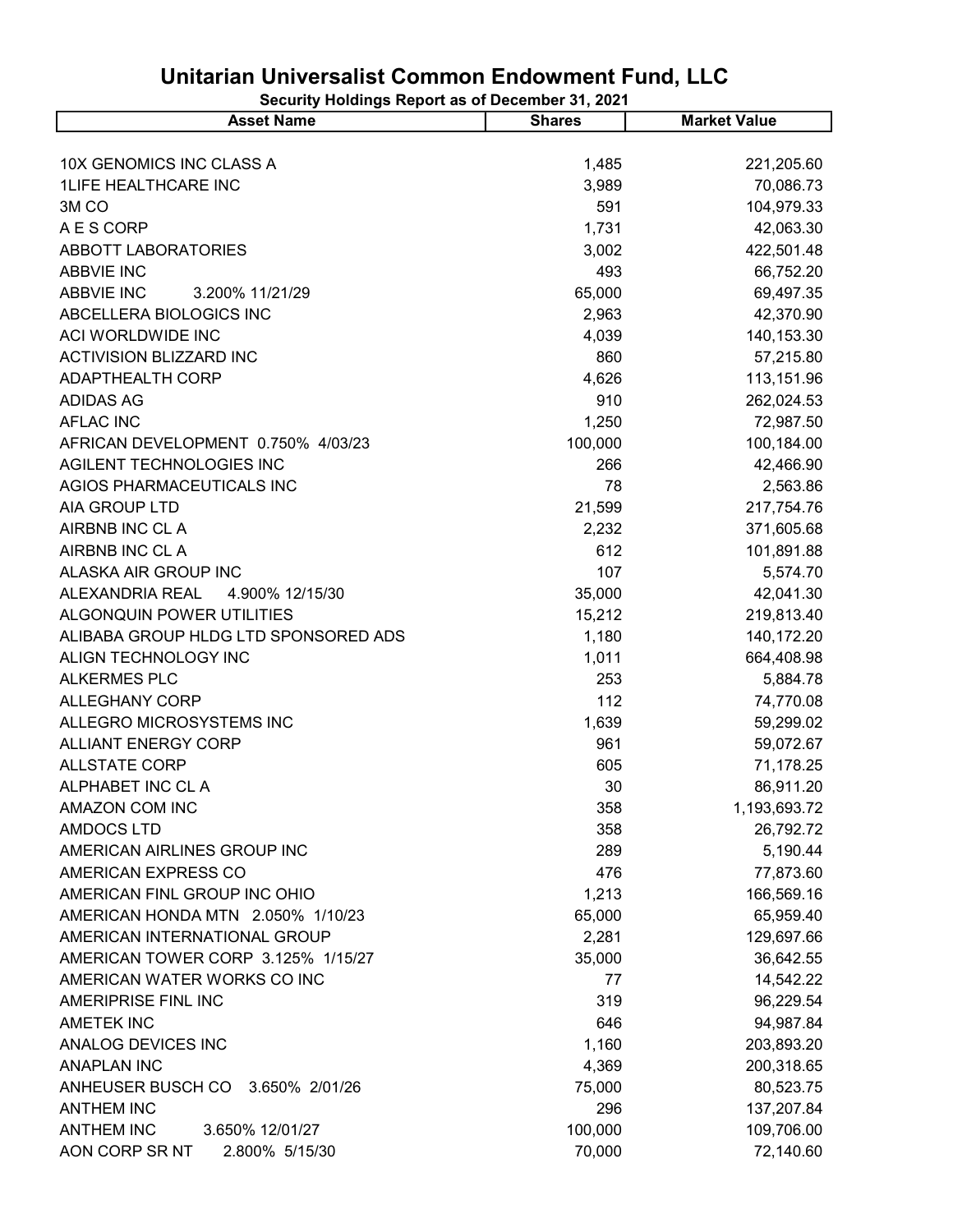| <b>Asset Name</b>                    | <b>Shares</b> | <b>Market Value</b> |
|--------------------------------------|---------------|---------------------|
| APA CORPORATION COM                  | 380           | 10,218.20           |
| APARTMENT INCOME REIT CORP           | 10,284        | 562,226.28          |
| <b>APPLE INC</b>                     | 72            | 12,785.04           |
| <b>APTIV PLC SHS</b>                 | 222           | 36,618.90           |
| ARCHER DANIELS MIDLAND CO            | 2,602         | 175,869.18          |
| ARISTA NETWORKS INC                  | 60            | 8,625.00            |
| ARRAY TECHNOLOGIES INC               | 3,375         | 52,953.75           |
| ARROWHEAD PHARMACEUTICALS INC        | 1,279         | 84,797.70           |
| <b>ASSA ABLOY</b>                    | 8,575         | 261,592.03          |
| AT T INC                             | 10,550        | 259,530.00          |
| AT T INC<br>4.125% 2/17/26           | 100,000       | 109,075.00          |
| ATLAS COPCO AB                       | 3,295         | 193,685.45          |
| ATLASSIAN CORP PLC CLASS A           | 1,901         | 724,832.29          |
| <b>ATMOS ENERGY CORP</b>             | 2,477         | 259,515.29          |
| <b>ATRICURE INC</b>                  | 1,214         | 84,409.42           |
| <b>AUTODESK INC</b>                  | 75            | 21,089.25           |
| AVALONBAY COMMUNITIES INC            | 332           | 83,859.88           |
| <b>AVANGRID INC</b>                  | 427           | 21,298.76           |
| <b>AVANTOR INC</b>                   | 373           | 15,718.22           |
| <b>AVERY DENNISON CORP</b>           | 9             | 1,949.13            |
| <b>AVIENT CORPORATION</b>            | 2,895         | 161,975.25          |
| AXA SA SPONSORED ADR                 | 16,080        | 478,823.49          |
| AXON ENTERPRISE INC                  | 853           | 133,921.00          |
| AXSOME THERAPEUTICS INC              | 1,210         | 45,713.80           |
| AZEK CO INC CL A                     | 8,210         | 379,630.40          |
| <b>AZENTA INC</b>                    | 1,321         | 136,208.31          |
| <b>BAKER HUGHES COMPANY</b>          | 959           | 23,073.54           |
| <b>BALLARD POWER SYSTEMS INC</b>     | 318           | 3,994.08            |
| <b>BANK OF AMERICA CORP</b>          | 16,632        | 739,957.68          |
| BANK OF AMERICA CORP 3.419% 12/20/28 | 100,000       | 106,767.00          |
| BANK OF AMERICA MTN 4.000% 4/01/24   | 85,000        | 90,359.25           |
| BANK OF NEW YORK MELLON CORP         | 2,238         | 129,983.04          |
| <b>BANK RAKYAT INDONESIA</b>         | 678,789       | 195,742.70          |
| <b>BARRATT DEVEL</b>                 | 31,680        | 320,959.14          |
| BATH BODY WORKS INC COM              | 831           | 57,995.49           |
| BAXTER INTERNATIONAL INC             | 684           | 58,714.56           |
| <b>BEAM THERAPEUTICS INC</b>         | 712           | 56,739.28           |
| BECTON DICKINSON AND CO              | 602           | 151,390.96          |
| BERKELEY LTS INC COM                 | 2,394         | 43,522.92           |
| BERKSHIRE HATHAWAY INC CL B          | 2,627         | 785,473.00          |
| BEST BUY CO INC                      | 141           | 14,325.60           |
| BIGCOMMERCE HLDGS INC COM SER 1      | 1,172         | 41,453.64           |
| <b>BILL COM HOLDINGS INC</b>         | 96            | 23,918.40           |
| <b>BIOGEN INC</b>                    | 142           | 34,068.64           |
| BIOHAVEN PHARMACEUTICAL HOLD         | 655           | 90,265.55           |
| <b>BIONTECH SE ADR</b>               | 655           | 168,859.00          |
| <b>BLACKLINE INC</b>                 | 1,267         | 131,185.18          |
| BLACKSTONE GROUP INC CLASS A         | 2,069         | 267,707.91          |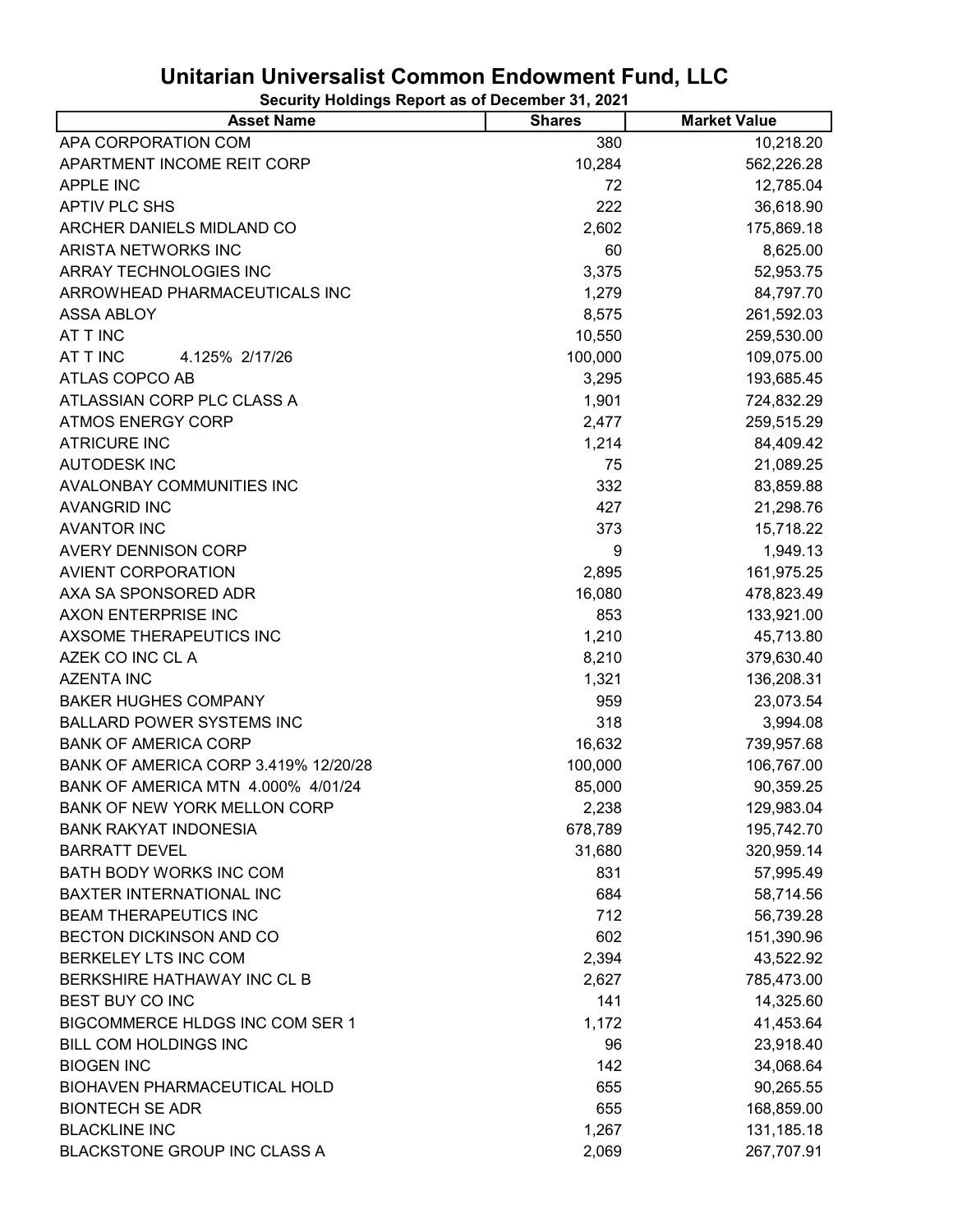| <b>Asset Name</b>                          | <b>Shares</b> | <b>Market Value</b> |
|--------------------------------------------|---------------|---------------------|
| <b>BOOT BARN HOLDINGS INC</b>              | 1,280         | 157,504.00          |
| <b>BOSTON SCIENTIFIC CORP</b>              | 2,596         | 110,278.08          |
| BOYD GAMING CORPORATION                    | 2,735         | 179,333.95          |
| <b>BRIDGEBIO PHARMA INC</b>                | 1,271         | 21,200.28           |
| <b>BRIGHTHOUSE FINL INC</b>                | 680           | 35,224.00           |
| <b>BRISTOL MYERS SQUIBB CO</b>             | 2,237         | 139,476.95          |
| <b>BROADCOM INC</b>                        | 65            | 43,251.65           |
| BROOKFIELD INFRASTRUCTURE PART LP          | 126           | 7,662.06            |
| BROOKFIELD RENEWABLE CORP CL A             | 3,071         | 113,104.93          |
| <b>BRUNSWICK CORP</b>                      | 1,203         | 121,178.19          |
| <b>BUNGE LIMITED</b>                       | 862           | 80,476.32           |
| <b>CAEINC</b>                              | 954           | 24,078.96           |
| C H ROBINSON WORLDWIDE INC                 | 272           | 29,275.36           |
| C3 AI INC CL A                             | 1,039         | 32,468.75           |
| CALLAWAY GOLF CO                           | 5,193         | 142,495.92          |
| CAPITAL ONE FINL CORP                      | 637           | 92,422.33           |
| <b>CARNIVAL CORP</b>                       | 100           | 2,012.00            |
| CARVANA CO                                 | 1,066         | 247,088.14          |
| CASEYS GEN STORES INC                      | 731           | 144,262.85          |
| <b>CATALENT INC</b>                        | 1,100         | 140,833.00          |
| <b>CBOE GLOBAL MKTS INC</b>                | 166           | 21,646.40           |
| CELANESE CORP SER A                        | 486           | 81,677.16           |
| <b>CENTENE CORP</b>                        | 714           | 58,833.60           |
| CENTENNIAL RESOURCE DEV INC CL A           | 12,678        | 75,814.44           |
| CENTERPOINT ENERGY INC                     | 2,167         | 60,480.97           |
| 3.121% 8/01/23<br><b>CERRITOS CA CMNTY</b> | 175,000       | 181,048.00          |
| CF INDS HLDGS INC                          | 1,962         | 138,870.36          |
| CHARLESTON EDL SC 1.324% 12/01/26          | 115,000       | 113,622.30          |
| <b>CHARTER COMMUNICATIONS INC NEW</b>      | 809           | 527,443.73          |
| <b>CHARTER COMMUNICATIONS INC NEW</b>      | 83            | 54,113.51           |
| <b>CHENIERE ENERGY INC</b>                 | 77            | 7,809.34            |
| CHIPOTLE MEXICAN GRILL INC                 | 11            | 19,230.75           |
| CHOICE HOTELS INTL INC                     | 356           | 55,532.44           |
| <b>CHUBB LIMITED COM</b>                   | 350           | 67,658.50           |
| <b>CIENA CORP</b>                          | 476           | 36,637.72           |
| <b>CIGNA CORP</b>                          | 89            | 20,437.07           |
| <b>CISCO SYSTEMS INC</b>                   | 5,422         | 343,592.14          |
| <b>CITIGROUP INC</b>                       | 5,226         | 315,598.14          |
| <b>CITIGROUP INC</b><br>3.668% 7/24/28     | 100,000       | 107,854.00          |
| <b>CLARUS CORPORATION</b>                  | 4,713         | 130,644.36          |
| <b>CLOROX CO</b>                           | 24            | 4,184.64            |
| <b>CLOUDFLARE INC CLASS A</b>              | 1,724         | 226,706.00          |
| CLOUDFLARE INC CLASS A                     | 436           | 57,334.00           |
| CME GROUP INC                              | 340           | 77,676.40           |
| <b>CNA FINANCIAL CORP</b>                  | 644           | 28,387.52           |
| <b>CNX RESOURCES CORP</b>                  | 2,610         | 35,887.50           |
| COAST CA CMNTY CLG 2.538% 8/01/28          | 185,000       | 196,038.95          |
| COCA COLA COMPANY                          | 2,512         | 148,735.52          |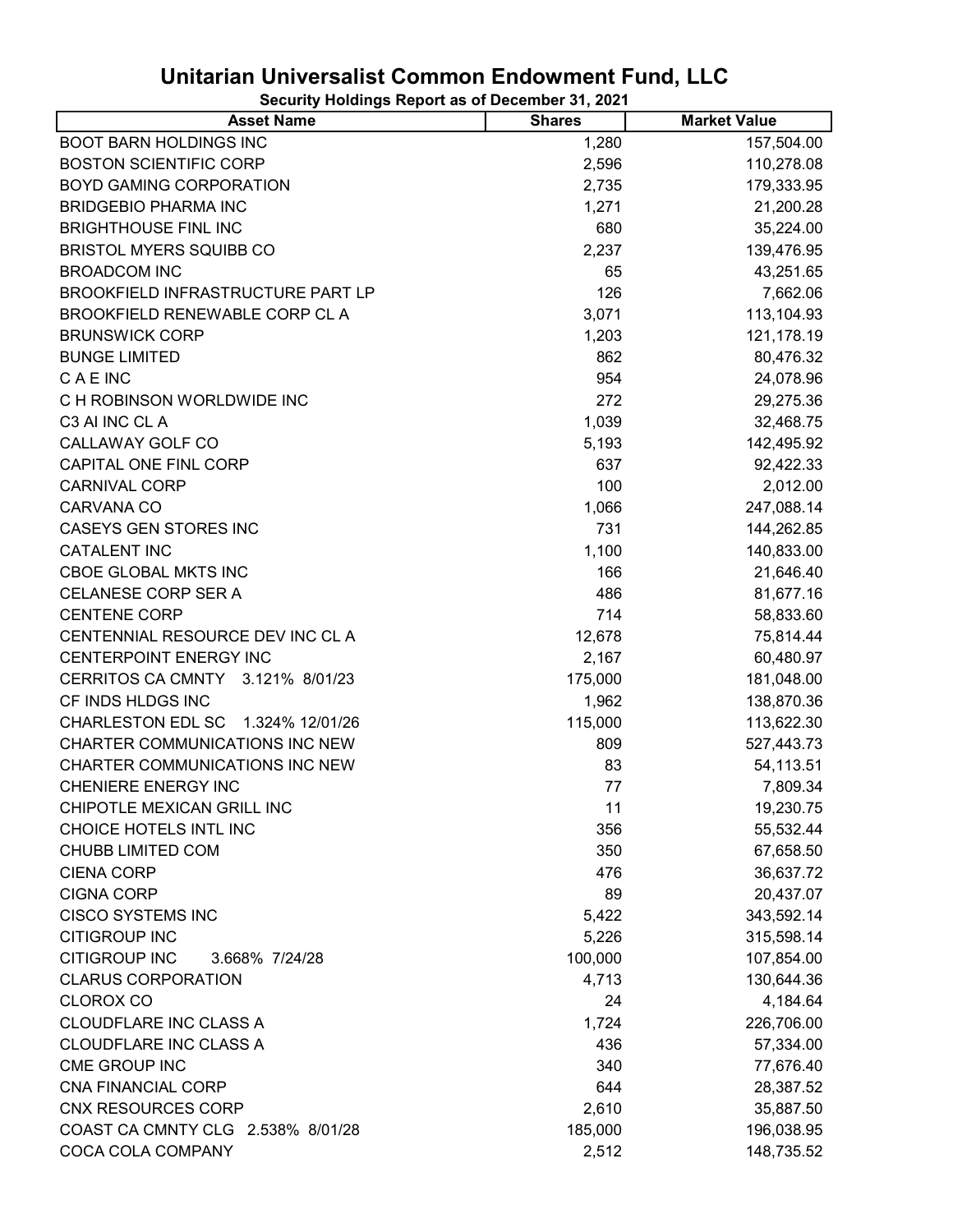| <b>Asset Name</b>                         | <b>Shares</b> | <b>Market Value</b> |
|-------------------------------------------|---------------|---------------------|
| COGNIZANT TECH SOLUTIONS CL A             | 526           | 46,666.72           |
| <b>COLFAX CORP</b>                        | 601           | 27,627.97           |
| <b>COLGATE PALMOLIVE CO</b>               | 1,466         | 125,108.44          |
| <b>COLUMBUS OH TXBL</b><br>1.643% 4/01/22 | 120,000       | 120,429.60          |
| COMCAST CORP CLASS A                      | 6,833         | 343,904.89          |
| <b>COMCAST CORP NEW</b><br>1.500% 2/15/31 | 115,000       | 108,545.05          |
| <b>COMERICA INC</b>                       | 286           | 24,882.00           |
| COMMSCOPE HLDG CO INC                     | 100           | 1,104.00            |
| <b>CONAGRA BRANDS INC</b>                 | 574           | 19,602.10           |
| <b>CONCENTRIX CORP</b>                    | 360           | 64,303.20           |
| <b>CONOCOPHILLIPS</b>                     | 7,228         | 521,717.04          |
| COPA HOLDINGS SA CL A                     | 228           | 18,846.48           |
| <b>CORNING INC</b>                        | 497           | 18,503.31           |
| <b>CORPORATE OFFICE PPTYS TR</b>          | 156           | 4,363.32            |
| <b>COSTAR GROUP INC</b>                   | 7,406         | 585,296.18          |
| <b>COSTAR GROUP INC</b>                   | 90            | 7,112.70            |
| COTY INC COM CL A                         | 1,236         | 12,978.00           |
| <b>CREDICORP LTD</b>                      | 40            | 4,882.80            |
| <b>CRODA INTL</b>                         | 2,017         | 276,470.88          |
| <b>CRYOPORT INC</b>                       | 1,530         | 90,530.10           |
| <b>CSX CORP</b>                           | 1,836         | 69,033.60           |
| <b>CUBESMART</b>                          | 271           | 15,422.61           |
| <b>CUMMINS INC</b>                        | 101           | 22,032.14           |
| <b>CVS HEALTH CORP</b>                    | 2,446         | 252,329.36          |
| <b>CVS HEALTH CORP</b><br>4.300% 3/25/28  | 80,000        | 89,775.20           |
| <b>CYRUSONE INC</b>                       | 162           | 14,534.64           |
| <b>D R HORTON INC</b>                     | 243           | 26,353.35           |
| <b>DTE ENERGY CO</b>                      | 326           | 38,970.04           |
| <b>DAIKIN INDUSTRIES</b>                  | 1,300         | 294,533.45          |
| <b>DANAHER CORP</b>                       | 1,527         | 502,398.27          |
| DARDEN RESTAURANTS INC                    | 205           | 30,881.20           |
| DASSAULT SYSTEMS                          | 3,410         | 202,850.44          |
| DATADOG INC CLASS A                       | 285           | 50,761.35           |
| DATTO HLDG CORP                           | 1,067         | 28,115.45           |
| <b>DECHRA PHARMA</b>                      | 3,100         | 223,585.83          |
| DEERE CO                                  | 201           | 68,920.89           |
| DELL TECHNOLOGIES C                       | 127           | 7,133.59            |
| <b>DELTA AIR LINES INC</b>                | 957           | 37,399.56           |
| DEUTSCHE TELEKOM                          | 13,615        | 252,372.54          |
| <b>DEVON ENERGY CORP</b>                  | 980           | 43,169.00           |
| <b>DEXCOM INC</b>                         | 1,067         | 572,925.65          |
| DICKS SPORTING GOODS INC                  | 123           | 14, 143. 77         |
| DIGITAL REALTY TRUST INC                  | 64            | 11,319.68           |
| <b>DISCOVER FINL SVCS</b>                 | 9             | 1,040.04            |
| <b>DISCOVERY INC A</b>                    | 648           | 15,253.92           |
| <b>DOLLAR TREE INC</b>                    | 202           | 28,385.04           |
| <b>DOMINION ENERGY INC</b>                | 2,552         | 200,485.12          |
| DOMINOS PIZZA INC                         | 15            | 8,464.95            |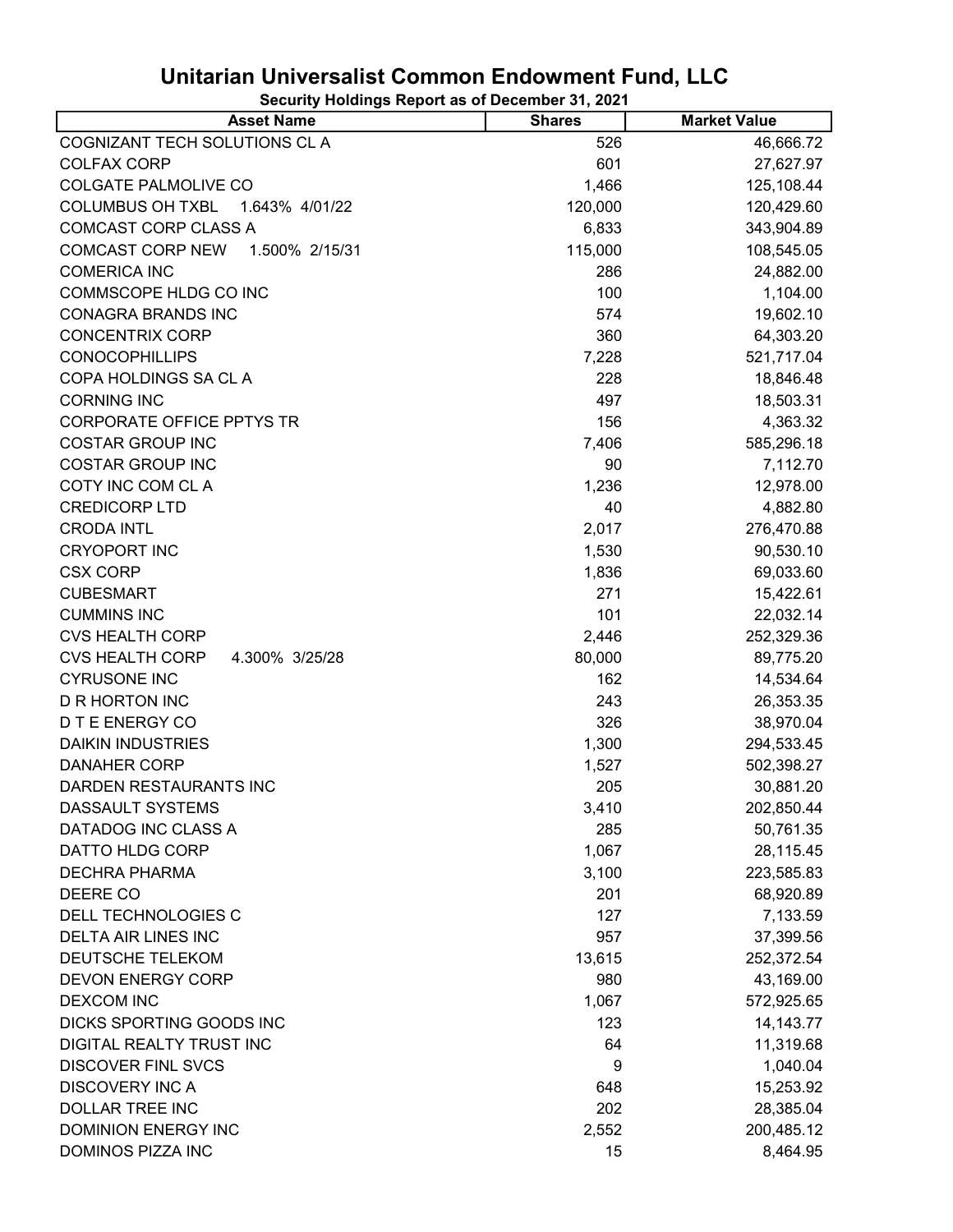| <b>Asset Name</b>                     | <b>Shares</b> | <b>Market Value</b> |
|---------------------------------------|---------------|---------------------|
| DONALDSON CO INC                      | 746           | 44,207.96           |
| DOORDASH INC CLA                      | 2,799         | 416,771.10          |
| DOORDASH INC CL A                     | 211           | 31,417.90           |
| <b>DOVER CORP</b>                     | 1,209         | 219,554.40          |
| <b>DOW INC</b>                        | 1,061         | 60,179.92           |
| DRAFTKINGS INC COM CL A               | 1,313         | 36,068.11           |
| DS SMITH PLC                          | 40,255        | 209,260.75          |
| DUCK CREEK TECHNOLOGIES INC           | 899           | 27,068.89           |
| DUPONT DE NEMOURS INC WI              | 747           | 60,342.66           |
| DXC TECHNOLOGY CO                     | 241           | 7,757.79            |
| <b>DYNATRACE INC</b>                  | 721           | 43,512.35           |
| <b>ECOLAB INC</b>                     | 553           | 129,728.27          |
| EDISON INTERNATIONAL                  | 1,176         | 80,262.00           |
| <b>EDWARDS LIFESCIENCES CORP</b>      | 3,629         | 470,136.95          |
| EISAI CO., LTD                        | 2,100         | 119,101.21          |
| ELECTRONIC ARTS INC                   | 226           | 29,809.40           |
| ELI LILLY CO                          | 455           | 125,680.10          |
| ENCOMPASS HEALTH CORPORATION          | 154           | 10,050.04           |
| <b>EQUINIX INC</b><br>3.200% 11/18/29 | 35,000        | 36,788.15           |
| EQUITY LIFESTYLE PPTYS INC            | 888           | 77,842.08           |
| <b>ESSITY AB</b>                      | 7,290         | 237,850.86          |
| EURONET WORLDWIDE INC                 | 71            | 8,461.07            |
| EURONET WORLDWIDE INC                 | 1,045         | 124,532.65          |
| <b>EVERCORE INC</b>                   | 100           | 13,585.00           |
| EVEREST RE GROUP LTD COM              | 27            | 7,395.84            |
| EVERSOURCE ENERGY 1.650% 8/15/30      | 95,000        | 88,822.15           |
| <b>FATE THERAPEUTICS INC</b>          | 1,009         | 59,036.59           |
| FED EX CORP                           | 115           | 29,743.60           |
| <b>FERGUSON PLC</b>                   | 1,555         | 276,013.55          |
| FIDELITY NATIONAL FINANCIAL INC       | 573           | 29,899.14           |
| FIDELITY NATIONAL INFO SERV           | 218           | 23,794.70           |
| FIRST AMERICAN FINANCIAL              | 470           | 36,768.10           |
| FIRST HORIZON CORPORATION             | 2,690         | 43,927.70           |
| FIRST SOLAR INC                       | 53            | 4,619.48            |
| <b>FISERV INC</b>                     | 463           | 48,054.77           |
| FIVE9 INC                             | 926           | 127, 158.32         |
| FIVERR INTERNATIONAL LTD              | 1,436         | 163,273.20          |
| FLOOR DECOR HOLDINGS INC A            | 3,610         | 469,336.10          |
| <b>FLOWERS FOODS INC</b>              | 1,364         | 37,469.08           |
| FORD MOTOR CO                         | 11,679        | 242,572.83          |
| <b>FORTIVE CORP WI</b>                | 769           | 58,667.01           |
| FORTUNE BRANDS HOME & SECURI          | 100           | 10,690.00           |
| FOX CORP CLASS A W I                  | 132           | 4,870.80            |
| <b>FRONTDOOR INC</b>                  | 157           | 5,754.05            |
| <b>GARMIN LTD SHS</b>                 | 206           | 28,051.02           |
| <b>GARTNER INC</b>                    | 170           | 56,834.40           |
| <b>GATES INDUSTRIAL CORP PLC</b>      | 1,619         | 25,758.29           |
| <b>GENERAL MILLS INC</b>              | 590           | 39,754.20           |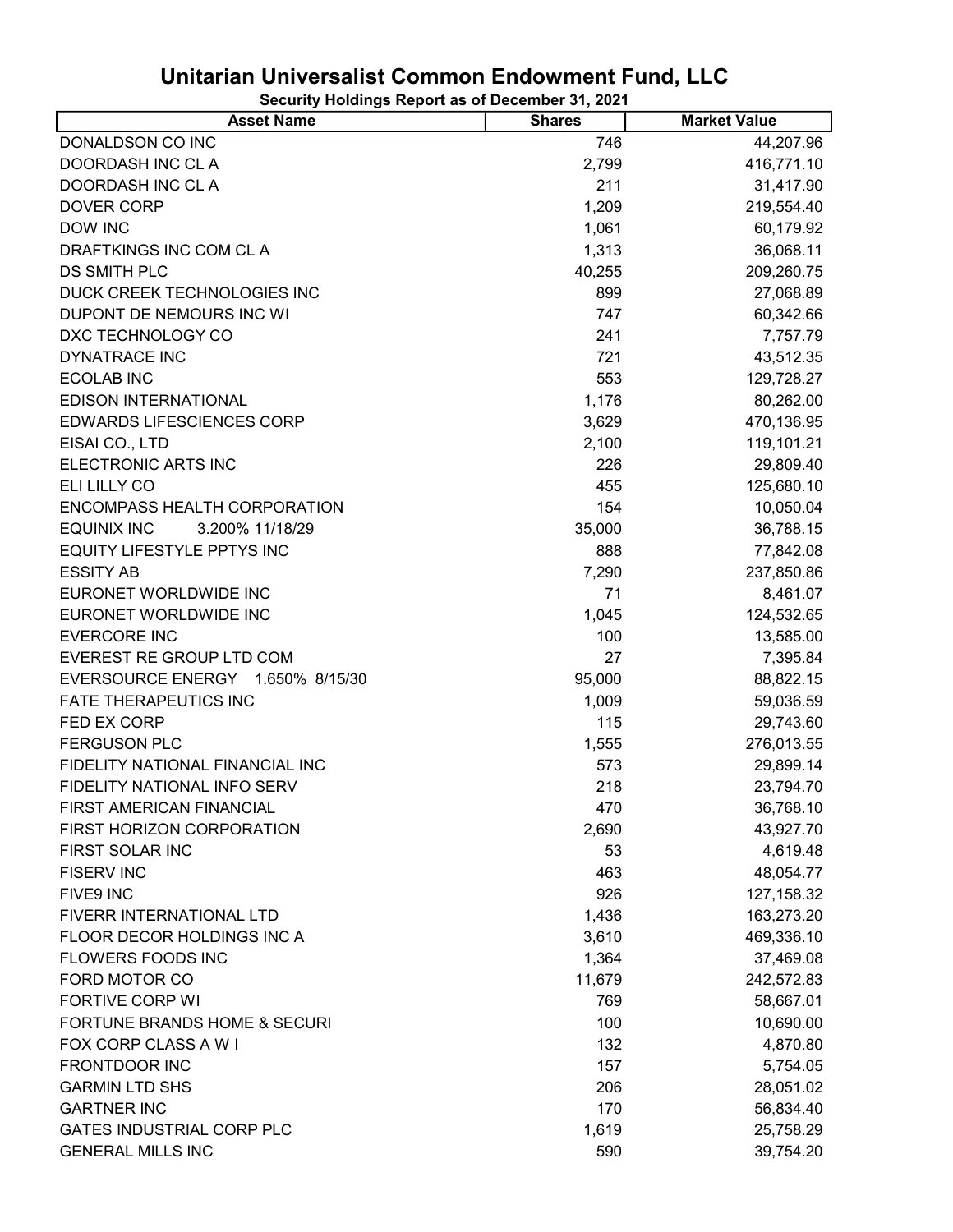| <b>Asset Name</b>                           | <b>Shares</b> | <b>Market Value</b> |
|---------------------------------------------|---------------|---------------------|
| 3.700% 10/17/23<br><b>GENERAL MILLS INC</b> | 60,000        | 62,782.20           |
| <b>GENERAL MTRS CO COM</b>                  | 2,354         | 138,015.02          |
| <b>GILEAD SCIENCES INC</b>                  | 1,644         | 119,370.84          |
| <b>GLOBAL PAYMENTS INC</b>                  | 495           | 66,914.10           |
| <b>GOHEALTH INC CL A</b>                    | 27,561        | 104,456.19          |
| GOLDMAN SACHS GROUP 3.500% 11/16/26         | 100,000       | 106,570.00          |
| <b>GOLDMAN SACHS GROUP INC</b>              | 952           | 364,187.60          |
| <b>GRACO INC</b>                            | 322           | 25,959.64           |
| <b>GRAFTECH INTERNATIONAL LTD</b>           | 485           | 5,737.55            |
| <b>GRIFOLS SA</b>                           | 2,860         | 54,884.12           |
| <b>GROCERY OUTLET HOLDING CORP</b>          | 8,705         | 246, 177.40         |
| HAIN CELESTIAL GROUP INC                    | 580           | 24,713.80           |
| <b>HALLIBURTON CO</b>                       | 1,543         | 35,288.41           |
| <b>HANG LUNG PROP</b>                       | 60,000        | 123,443.17          |
| HANOVER INS GROUP INC                       | 100           | 13,106.00           |
| HCA HEALTHCARE INC                          | 70            | 17,984.40           |
| HDFC BANK LTD SPONSORED ADR                 | 2,145         | 139,575.15          |
| <b>HEALTH CATALYST INC</b>                  | 2,538         | 100,555.56          |
| HEALTHCARE TRUST OF AME CL A                | 567           | 18,932.13           |
| <b>HEALTHPEAK</b><br>3.000% 1/15/30         | 35,000        | 36,740.90           |
| <b>HEALTHPEAK PROPERTIES INC</b>            | 972           | 35,079.48           |
| HELEN OF TROY CORP LTD                      | 627           | 153,282.69          |
| HERBALIFE NUTRITION LTD                     | 141           | 5,771.13            |
| <b>HERSHEY CO THE</b>                       | 385           | 74,485.95           |
| <b>HEXCEL CORP NEW</b>                      | 944           | 48,899.20           |
| HILTON WORLDWIDE HLDGS WI                   | 318           | 49,604.82           |
| <b>HOLLYFRONTIER CORP</b>                   | 588           | 19,274.64           |
| <b>HOLOGIC INC</b>                          | 773           | 59,180.88           |
| HOME DEPOT INC                              | 586           | 243,195.86          |
| HOME DEPOT INC<br>2.800% 9/14/27            | 100,000       | 106,047.00          |
| HONOLULU CITY HI<br>2.700% 9/01/24          | 130,000       | 135,427.50          |
| HORMEL FOODS CORP                           | 382           | 18,645.42           |
| <b>HOYA CORP</b>                            | 2,300         | 341,739.39          |
| HUBBELL INC                                 | 203           | 42,278.81           |
| <b>HUMANA INC</b>                           | 111           | 51,488.46           |
| <b>HYATT HOTELS CORP CL A</b>               | 100           | 9,590.00            |
| <b>IAA SPINCO INC</b>                       | 3,126         | 158,238.12          |
| IAC INTERACTIVECORP NEW                     | 122           | 15,946.62           |
| <b>IDEX CORP</b>                            | 883           | 208,670.56          |
| <b>IDEXX LABS INC</b>                       | 18            | 11,852.28           |
| <b>IHS MARKIT LTD SHS</b>                   | 267           | 35,489.64           |
| INDIANA BOND BANK<br>2.333% 8/01/22         | 125,000       | 126,357.50          |
| INDIANA ST FIN AUTH 2.124% 7/01/24          | 95,000        | 97,543.15           |
| <b>INFINEON TECHNOLOG</b>                   | 6,485         | 300,594.48          |
| ING GROEP N.V.                              | 33,805        | 470,619.77          |
| <b>INGERSOLL RAND INC</b>                   | 168           | 10,394.16           |
| <b>INGEVITY CORP</b>                        | 1,568         | 112,425.60          |
| <b>INGREDION INC</b>                        | 823           | 79,534.72           |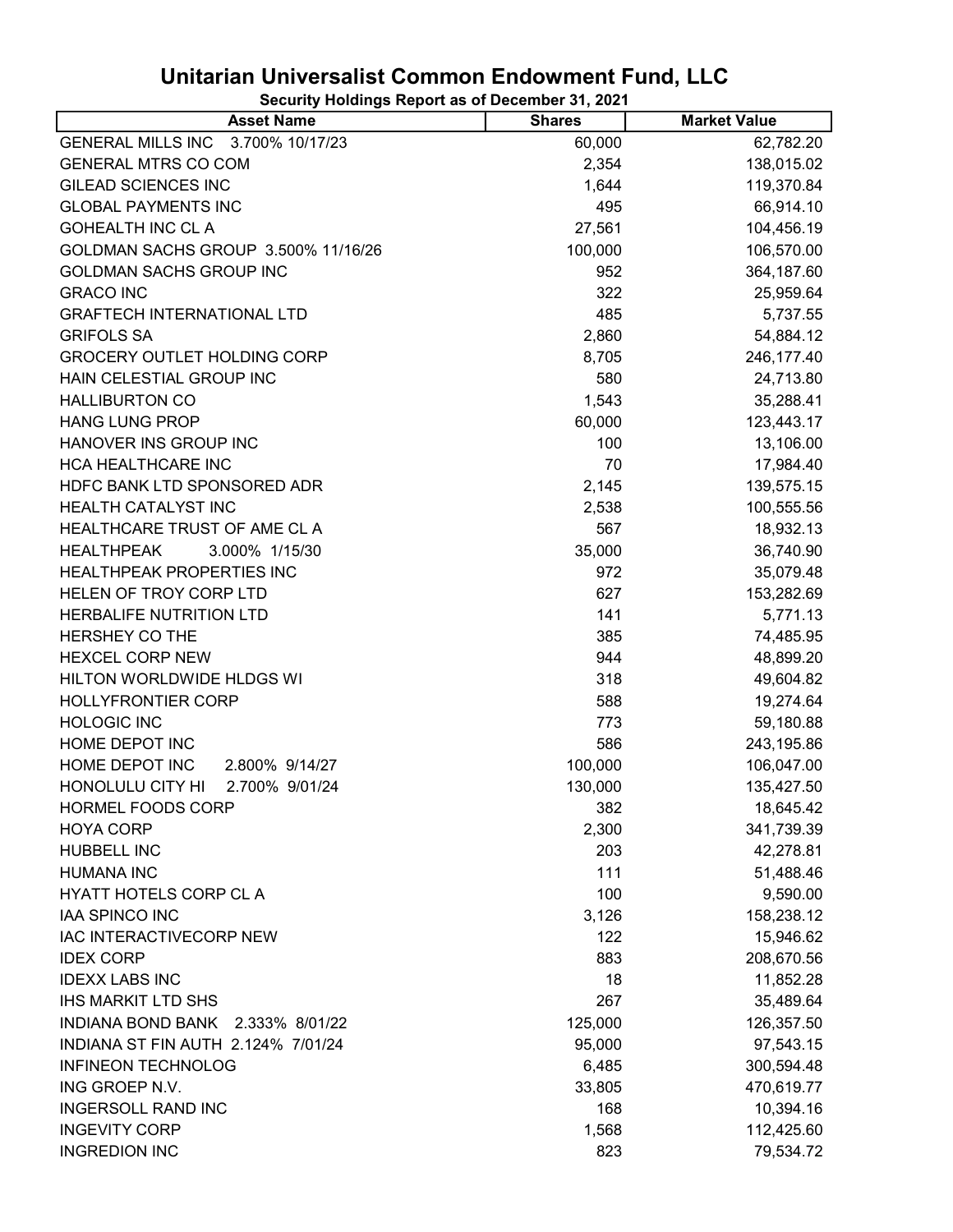| <b>Asset Name</b>                     | <b>Shares</b> | <b>Market Value</b> |
|---------------------------------------|---------------|---------------------|
| <b>INSMED INC</b>                     | 2,427         | 66,111.48           |
| <b>INTEL CORP</b>                     | 6,149         | 316,673.50          |
| INTERCONTINENTAL EXCHANGE IN          | 545           | 74,539.65           |
| <b>INTERNATIONAL PAPER CO</b>         | 408           | 19,167.84           |
| INTL BUSINESS MACHINES CORP           | 727           | 97,170.82           |
| <b>INTL FLAVORS FRAGRANCES</b>        | 274           | 41,278.10           |
| <b>INTUIT INC</b>                     | 1,415         | 910,156.30          |
| <b>INTUITIVE SURGICAL INC</b>         | 27            | 9,701.10            |
| <b>INVITATION HOMES INC</b>           | 200           | 9,068.00            |
| IONIS PHARMACEUTICALS INC             | 60            | 1,825.80            |
| <b>IOVANCE BIOTHERAPEUTICS INC</b>    | 1,626         | 31,040.34           |
| <b>IRON MOUNTAIN INC</b>              | 672           | 35,165.76           |
| ISHARES RUSSELL 1000 VALUE ETF        | 1,400         | 235,102.00          |
| <b>ITT CORP NEW</b>                   | 143           | 14,613.17           |
| J P MORGAN CHASE CO                   | 5,512         | 872,825.20          |
| JAMF HLDG CORP COM                    | 1,141         | 43,369.41           |
| <b>JBG SMITH PROPERTIES</b>           | 100           | 2,871.00            |
| JETBLUE AIRWAYS CORP                  | 636           | 9,056.64            |
| <b>JFROG LTD</b>                      | 927           | 27,531.90           |
| <b>JM SMUCKER CO THE</b>              | 435           | 59,081.70           |
| JOHN BEAN TECHNOLOGIES CORP           | 1,086         | 166,766.16          |
| JOHNSON CTLS INTL PLC SHS             | 808           | 65,698.48           |
| <b>JOHNSON JOHNSON</b>                | 2,000         | 342,140.00          |
| JPMORGAN CHASE CO<br>3.782% 2/01/28   | 100,000       | 108,253.00          |
| KAO CORP                              | 2,800         | 146,352.31          |
| <b>KELLOGG CO</b>                     | 478           | 30,792.76           |
| <b>KERRY GROUP</b>                    | 2,130         | 274,318.23          |
| KEURIG DR PEPPER INC                  | 185           | 6,819.10            |
| <b>KEYCORP</b>                        | 4,282         | 99,042.66           |
| <b>KIMBERLY CLARK CORP</b>            | 757           | 108,190.44          |
| KINDER MORGAN INC                     | 2,360         | 37,429.60           |
| KION GROUP AG                         | 1,750         | 192,004.85          |
| <b>KKR CO INC A</b>                   | 1,135         | 84,557.50           |
| KNIGHT SWIFT TRANSPORTATION           | 441           | 26,874.54           |
| KOHLS CORP                            | 331           | 16,348.09           |
| KONINKLIJKE PHILIPS N V NY REG SH NEW | 4,949         | 182,370.65          |
| KRAFT HEINZ CO COM                    | 1,506         | 54,065.40           |
| <b>KROGER CO</b>                      | 1,209         | 54,719.34           |
| KURITA WATER INDUSTRIES LT            | 3,000         | 142,243.06          |
| KYNDRYL HLDGS INC COMMON STOCK        | 145           | 2,624.50            |
| LAMB WESTON HOLDINGS INC              | 740           | 46,901.20           |
| <b>LANDSTAR SYS INC</b>               | 114           | 20,408.28           |
| LAS VEGAS SANDS CORP                  | 401           | 15,093.64           |
| LAUDER ESTEE COS INC CL A             | 72            | 26,654.40           |
| LAZARD LTD CL A                       | 1,062         | 46,335.06           |
| <b>LEAR CORP</b>                      | 2             | 365.90              |
| LEGEND BIOTECH CORP SPONSORED A D R   | 660           | 30,762.60           |
| LEMONADE INC COM                      | 6,973         | 293,633.03          |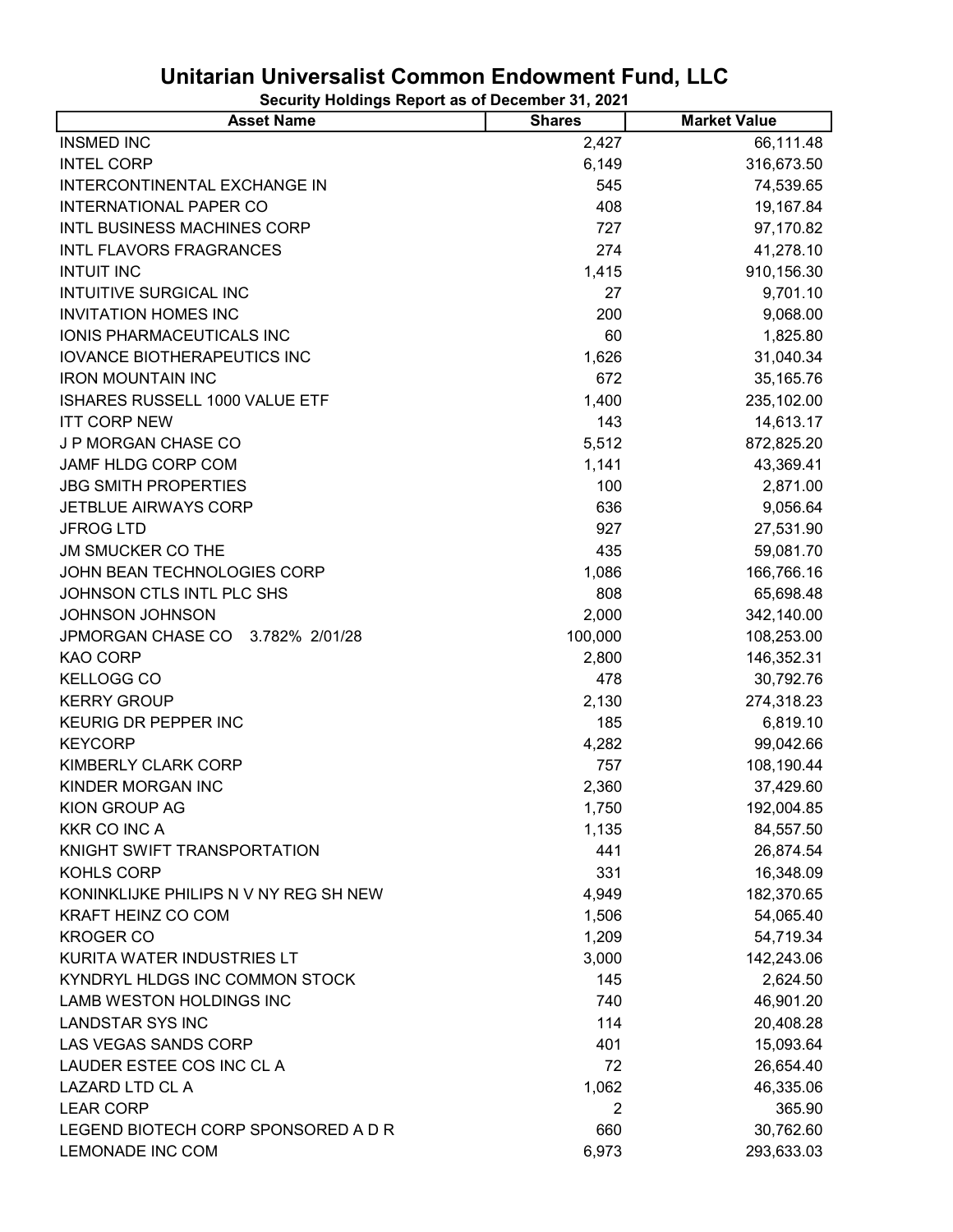| <b>Asset Name</b>                   | <b>Shares</b> | <b>Market Value</b> |
|-------------------------------------|---------------|---------------------|
| LENNAR CORP CL A                    | 663           | 77,014.08           |
| LENNOX INTERNATIONAL INC            | 60            | 19,461.60           |
| <b>LESLIES INC</b>                  | 3,020         | 71,453.20           |
| <b>LG CHEMICAL</b>                  | 320           | 165,552.05          |
| LHC GROUP INC                       | 782           | 107,313.86          |
| LINCOLN ELEC HLDGS INC              | 263           | 36,680.61           |
| <b>LINDE PLC SHS</b>                | 673           | 233,147.39          |
| <b>LITTELFUSE INC</b>               | 112           | 35,244.16           |
| <b>LIVE PERSON INC</b>              | 2,370         | 84,656.40           |
| LOWES COS INC<br>3.375% 9/15/25     | 90,000        | 95,783.40           |
| LPL FINANCIAL HOLDINGS INC          | 68            | 10,886.12           |
| LUMEN TECHNOLOGIES INC LA           | 2,012         | 25,250.60           |
| M D U RES GROUP INC                 | 1,122         | 34,602.48           |
| <b>MT BANK CORP</b>                 | 336           | 51,602.88           |
| MACOM TECHNOLOGY SOLUTIONS H        | 2,359         | 184,709.70          |
| <b>MACQUARIE GP LTD</b>             | 2,455         | 366,620.11          |
| MACQUARIE INFRASTRUCTURE            | 2,731         | 9,968.15            |
| MADISON SQUARE GRDN ENTERTNMNT CL A | 817           | 57,467.78           |
| MARATHON OIL CORPORATION            | 3,972         | 65,220.24           |
| <b>MARATHON PETROLEUM CORP</b>      | 1,635         | 104,623.65          |
| <b>MARKEL CORP</b>                  | 55            | 67,870.00           |
| <b>MARRIOTT INTL INC</b>            | 501           | 82,785.24           |
| MARRIOTT VACATIONS WORLD            | 820           | 138,563.60          |
| <b>MARTIN MARIETTA MATLS INC</b>    | 133           | 58,589.16           |
| MARVELL TECHNOLOGY INC              | 813           | 71,129.37           |
| MASSACHUSETTS ST<br>0.885% 8/15/25  | 145,000       | 142,819.20          |
| <b>MATCH GROUP INC NEW</b>          | 5,919         | 782,787.75          |
| MCAFEE CORP                         | 1,515         | 39,071.85           |
| MCCORMICK CO NON VTG SHRS           | 694           | 67,047.34           |
| MCDONALDS CORP                      | 1,057         | 283,349.99          |
| <b>MCKESSON CORPORATION</b>         | 57            | 14,168.49           |
| MEDTRONIC PLC SHS                   | 2,073         | 214,451.85          |
| <b>MERCK CO INC</b>                 | 2,322         | 177,958.08          |
| MERCK CO INC<br>3.400% 3/07/29      | 100,000       | 108,788.00          |
| <b>MERCURY SYSTEMS INC</b>          | 1,785         | 98,282.10           |
| <b>META PLATFORMS INC</b>           | 2,641         | 888,300.35          |
| <b>METLIFE INC</b>                  | 1,203         | 75,175.47           |
| MGM RESORTS INTERNATIONAL           | 278           | 12,476.64           |
| MICROCHIP TECHNOLOGY INC            | 1,382         | 120,316.92          |
| MICRON TECHNOLOGY INC               | 2,093         | 194,962.95          |
| MICROSOFT CORP<br>2.700% 2/12/25    | 181,000       | 189,315.14          |
| MIDAMERICAN ENERGY 3.100% 5/01/27   | 70,000        | 74,314.10           |
| MIDDLEBY CORP                       | 165           | 32,465.40           |
| <b>MIRATI THERAPEUTICS INC</b>      | 270           | 39,606.30           |
| <b>MIRVAC GROUP</b>                 | 103,898       | 219,818.64          |
| MOLINA HEALTHCARE INC               | 74            | 23,537.92           |
| MOLSON COORS BEVERAGE COMPANY       | 21            | 973.35              |
| MONDELEZ INTERNATIONAL W I          | 3,053         | 202,444.43          |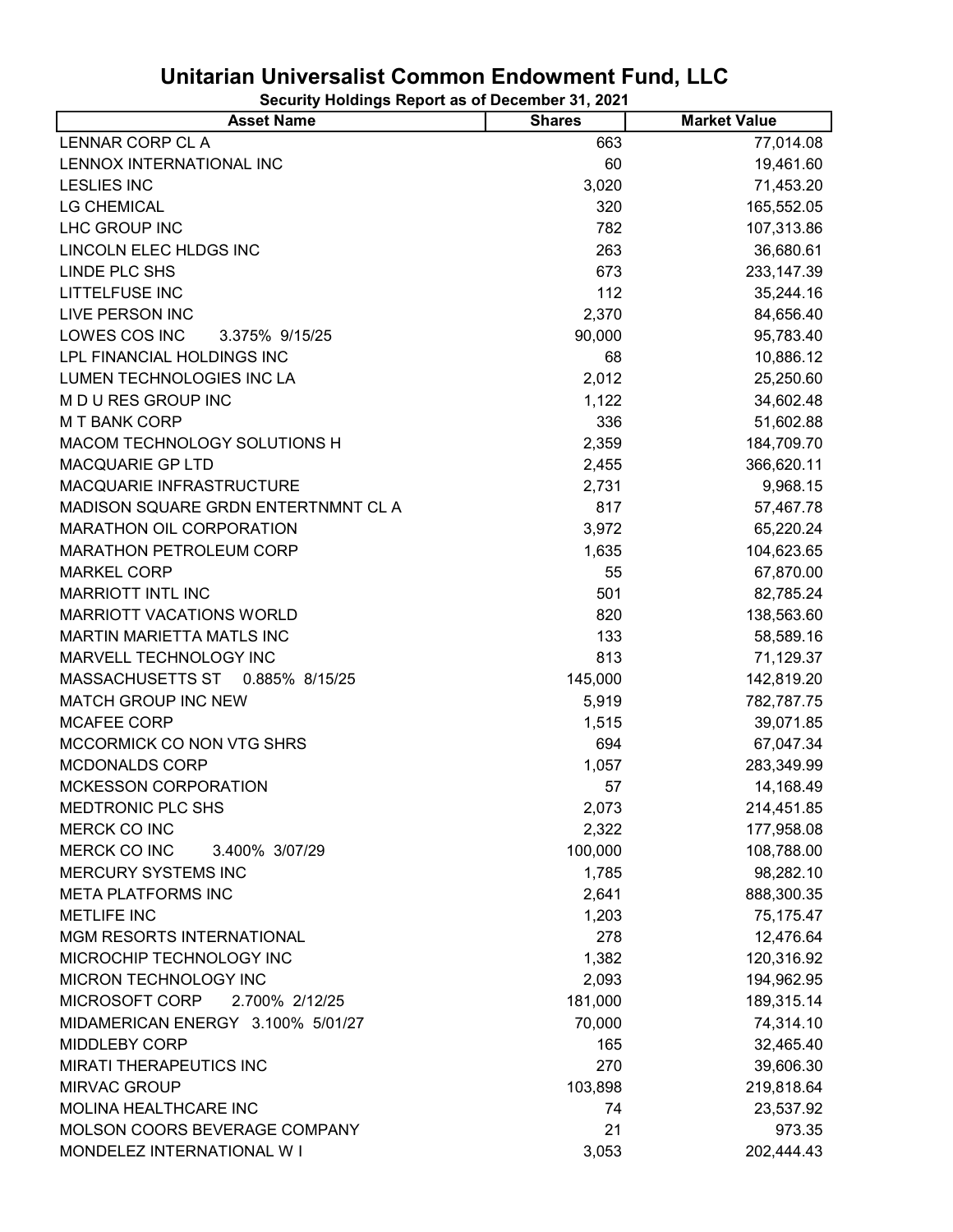| <b>Asset Name</b>                       | <b>Shares</b> | <b>Market Value</b> |
|-----------------------------------------|---------------|---------------------|
| MONOLITHIC POWER SYSTEMS INC            | 401           | 197,825.33          |
| MONSTER BEVERAGE CORP                   | 269           | 25,834.76           |
| <b>MORGAN STANLEY</b>                   | 2,392         | 234,798.72          |
| <b>MORGAN STANLEY</b><br>4.000% 7/23/25 | 100,000       | 108,374.00          |
| MOSAIC CO THE                           | 1,388         | 54,534.52           |
| NANOSTRING TECHNOLOGIES INC             | 2,226         | 94,003.98           |
| <b>NATERA INC</b>                       | 865           | 80,782.35           |
| NATIONAL RETAIL PROPERTIES INC          | 543           | 26,102.01           |
| <b>NCINO INC COM</b>                    | 541           | 29,679.26           |
| NETFLIX COM INC                         | 2,355         | 1,418,746.20        |
| NEW YORK COMMUNITY BANCORP INC          | 737           | 8,998.77            |
| <b>NEWELL BRANDS INC</b>                | 335           | 7,316.40            |
| NEWMONT CORPORATION                     | 555           | 34,421.10           |
| <b>NEXTERA ENERGY INC</b>               | 895           | 83,557.20           |
| NIELSEN HOLDINGS PLC SHS EUR            | 416           | 8,532.16            |
| <b>NIKE INC</b><br>2.375% 11/01/26      | 100,000       | 104,484.00          |
| NISOURCE INC                            | 717           | 19,796.37           |
| <b>NORDSON CORP</b>                     | 43            | 10,976.61           |
| NORFOLK SOUTHN CORP                     | 224           | 66,687.04           |
| NORTHERN TRUST CORP                     | 915           | 109,443.15          |
| NORTONLIFELOCK INC                      | 44            | 1,143.12            |
| NORWEGIAN CRUISE LINE HLDG LTD SHS      | 962           | 19,951.88           |
| <b>NOV INC</b>                          | 1,082         | 14,661.10           |
| NOVAGOLD RESOURCES INC                  | 1,714         | 11,758.04           |
| NOVARTIS A G SPONSORED ADR              | 2,683         | 234,682.01          |
| NOVARTIS CAPITAL<br>3.000% 11/20/25     | 100,000       | 105,971.00          |
| NOVO NORDISK A/S                        | 2,855         | 320,847.83          |
| <b>NRG ENERGY INC</b>                   | 601           | 25,891.08           |
| <b>NUVASIVE INC</b>                     | 2,236         | 117,345.28          |
| NXP SEMICONDUCTORS N V COM              | 92            | 20,955.76           |
| OAK STR HEALTH INC                      | 2,072         | 68,666.08           |
| OCCIDENTAL PETROLEUM CORPORATION        | 4,632         | 134,281.68          |
| <b>OKTA INC</b>                         | 20            | 4,483.40            |
| OLD REPUBLIC INTL CORP                  | 4,252         | 104,514.16          |
| <b>ONEMAIN HOLDINGS INC</b>             | 390           | 19,515.60           |
| <b>ONEOK INC</b>                        | 366           | 21,506.16           |
| OPELIKA AL TXBL REF 2.115% 11/01/22     | 140,000       | 141,440.60          |
| ORION OFFICE REIT INC COM               | 85            | 1,586.95            |
| ORIX CORP                               | 19,400        | 395,480.01          |
| ORSTED A/S                              | 1,650         | 210,707.54          |
| OVERSEA-CHINESE BANKING CORP            | 39,355        | 332,787.15          |
| <b>OWENS CORNING INC</b>                | 106           | 9,593.00            |
| P N C FINANCIAL SERVICES GROUP INC      | 820           | 164,426.40          |
| P P G INDS INC                          | 465           | 80,184.60           |
| PACCAR INC                              | 1,160         | 102,381.60          |
| PACIFIC BIOSCIENCES OF CALIF            | 3,485         | 71,303.10           |
| PALANTIR TECHNOLOGIES INC               | 1,740         | 31,685.40           |
| PARKER HANNIFIN CORP                    | 73            | 23,222.76           |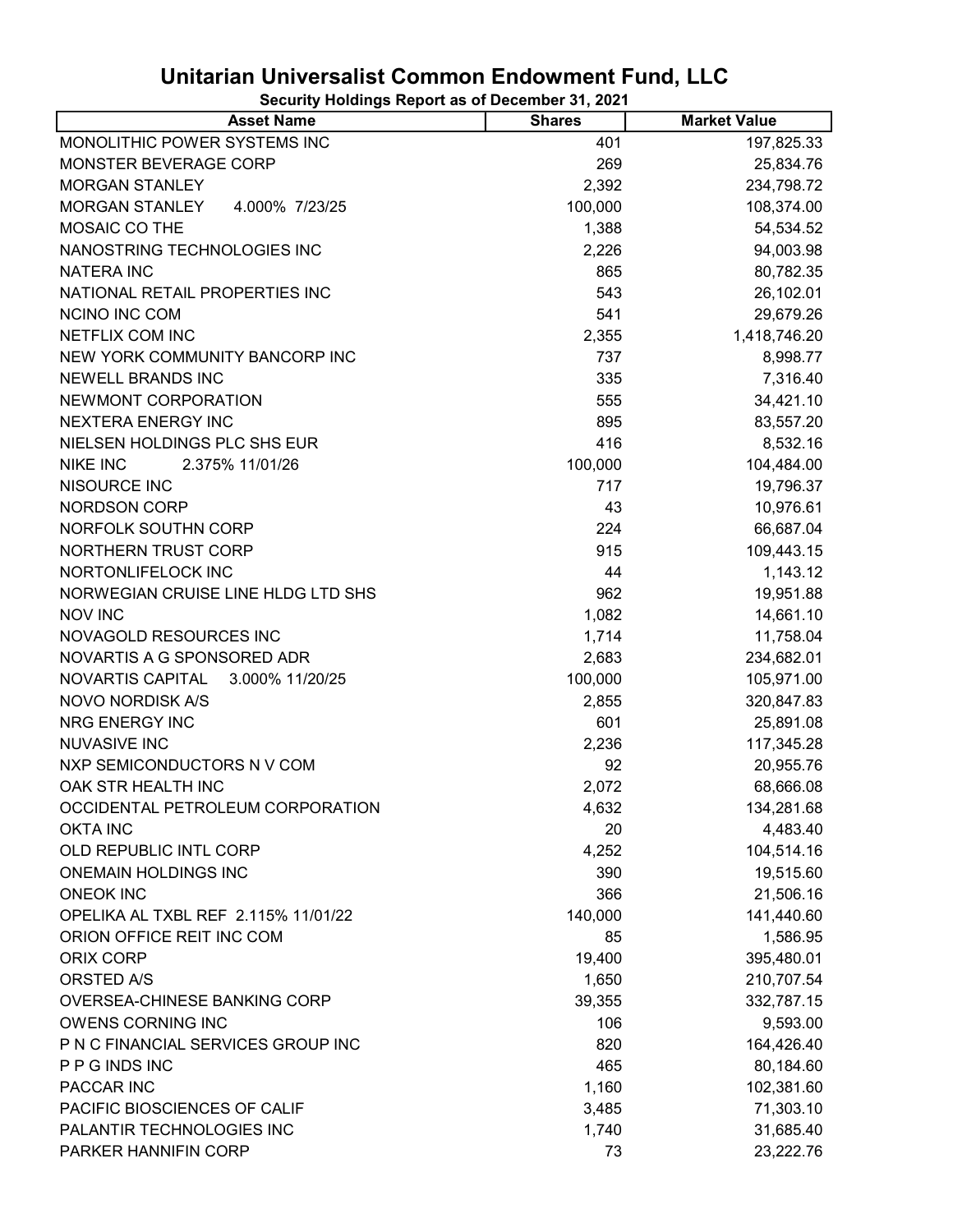| <b>Asset Name</b>                      | <b>Shares</b> | <b>Market Value</b> |
|----------------------------------------|---------------|---------------------|
| PELOTON INTERACTIVE INC A              | 554           | 19,811.04           |
| PENTAIR PLC SHS                        | 331           | 24,172.93           |
| PEPSICO INC                            | 867           | 150,606.57          |
| PEPSICO INC<br>3.000% 10/15/27         | 90,000        | 96,472.80           |
| PERFORMANCE FOOD GROUP CO              | 3,820         | 175,299.80          |
| PFIZER INC                             | 12,575        | 742,553.75          |
| PHILLIPS 66                            | 1,516         | 109,849.36          |
| PINNACLE FINANCIAL PARTNERS            | 1,324         | 126,442.00          |
| PLANET FITNESS INC CL A                | 228           | 20,652.24           |
| PLANET FITNESS INC CL A                | 1,906         | 172,645.48          |
| <b>PNC FINANCIAL</b><br>3.500% 1/23/24 | 85,000        | 89,002.65           |
| PPL CORPORATION                        | 3,045         | 91,532.70           |
| PRIMERICA INC                          | 750           | 114,952.50          |
| PRINCIPAL FINANCIAL GROUP INC          | 898           | 64,952.34           |
| PROCTER & GAMBLE CO                    | 2,495         | 408,132.10          |
| PROGRESSIVE CORP                       | 278           | 28,536.70           |
| PROLOGIS L P SR NT 1.250% 10/15/30     | 55,000        | 51,148.35           |
| PRUDENTIAL FINANCIAL INC               | 241           | 26,085.84           |
| PRYSMIAN SPA SHS                       | 5,400         | 203,324.54          |
| PURE STORAGE INC CLASS A               | 762           | 24,803.10           |
| PVH CORP                               | 3             | 319.95              |
| QORVO INC                              | 322           | 50,357.58           |
| <b>QUALCOMM INC COM</b>                | 56            | 10,240.72           |
| <b>QUANTA SVCS INC</b>                 | 694           | 79,574.04           |
| RAYMOND JAMES FINL INC                 | 669           | 67,167.60           |
| <b>REALTY INCOME CORP</b>              | 854           | 61,137.86           |
| <b>RECRUIT HLDGS COL</b>               | 3,700         | 224,014.59          |
| REGENCY CENTERS CORPORATION            | 15            | 1,130.25            |
| <b>REGIONS FINL CORP</b>               | 904           | 19,707.20           |
| REINSURANCE GROUP AMERICA              | 125           | 13,686.25           |
| RENAISSANCE RE HOLDINGS LTD            | 380           | 64,345.40           |
| <b>REPLIGEN CORP</b>                   | 334           | 88,456.56           |
| <b>RESMED INC</b>                      | 79            | 20,577.92           |
| REXFORD INDUSTRIAL REALTY IN           | 2,470         | 200,341.70          |
| <b>REYNOLDS CONSUMER PRODS I</b>       | 18,049        | 566,738.60          |
| ROCHE HLDG LTD SPONSORED ADR           | 7,912         | 411,491.25          |
| ROCKET COS INC COM CL A                | 19,923        | 278,922.00          |
| ROCKET PHARMACEUTICALS INC             | 1,953         | 42,633.99           |
| ROPER TECHNOLOGIES INC COM             | 610           | 300,034.60          |
| ROYAL CARIBBEAN GROUP COM              | 430           | 33,067.00           |
| ROYALTY PHARMA PLC SHS CL A            | 1,780         | 70,933.00           |
| SEI INVESTMENTS CO                     | 322           | 19,622.68           |
| SACRAMENTO CNTY CA 3.203% 12/01/23     | 100,000       | 104,104.00          |
| SAGE THERAPEUTICS INC                  | 100           | 4,254.00            |
| <b>SAIA INC</b>                        | 467           | 157,393.01          |
| SAINT PAUL MN SALES 3.180% 11/01/22    | 150,000       | 152,082.00          |
| SALESFORCE COM INC                     | 500           | 127,065.00          |
| SALESFORCE COM INC 1.950% 7/15/31      | 70,000        | 69,344.80           |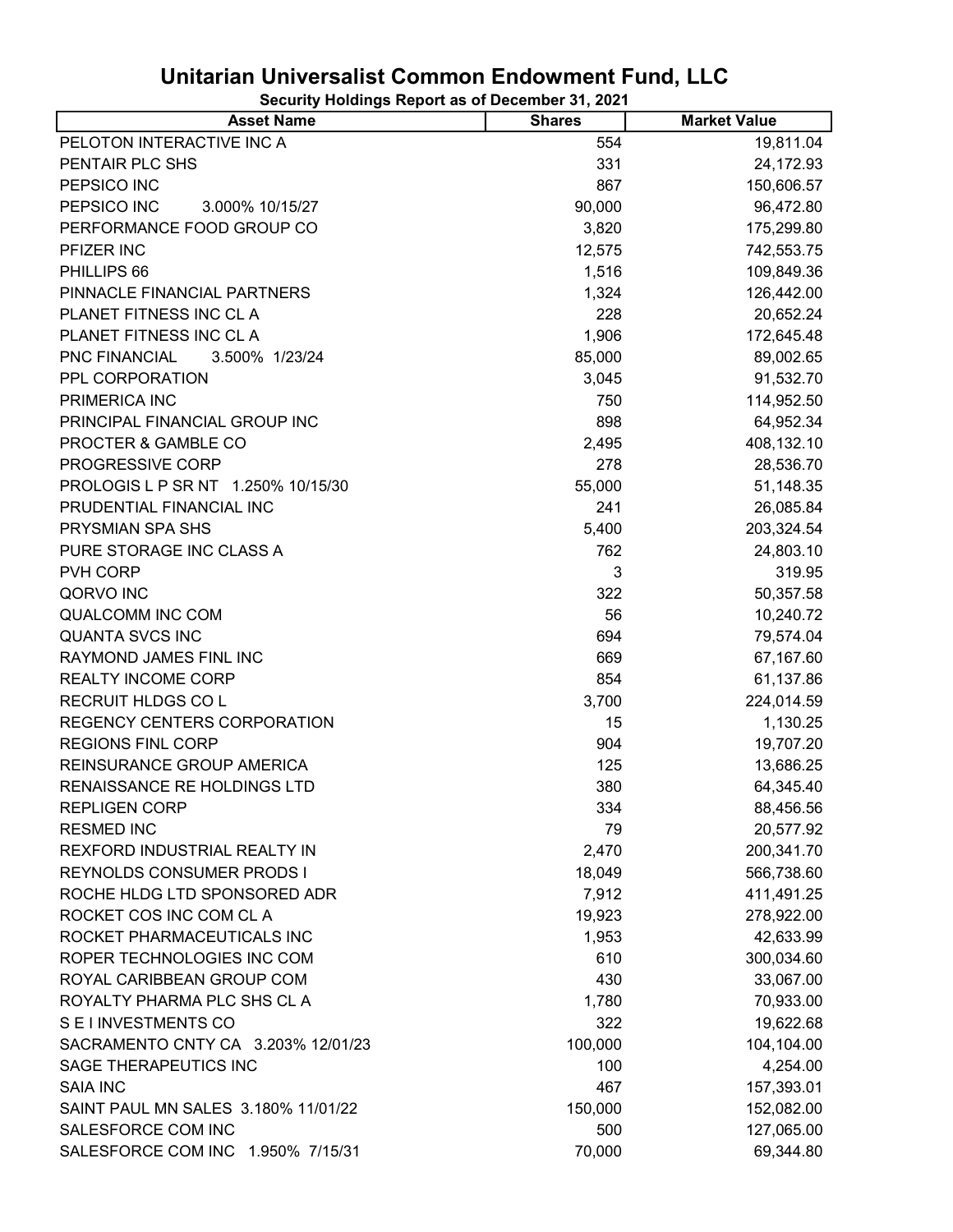| <b>Asset Name</b>                    | <b>Shares</b> | <b>Market Value</b> |
|--------------------------------------|---------------|---------------------|
| <b>SAMPO PLC</b>                     | 8,170         | 409,358.11          |
| SAP SE SPON ADR                      | 1,950         | 273,214.50          |
| SAREPTA THERAPEUTICS INC             | 4,754         | 428,097.70          |
| SBA COMMUNICATIONS CORP              | 126           | 49,016.52           |
| <b>SCHEIN HENRY INC</b>              | 254           | 19,692.62           |
| <b>SCHLUMBERGER LTD</b>              | 1,755         | 52,562.25           |
| <b>SCHNEIDER ELECTRIC</b>            | 2,170         | 425,583.68          |
| SCHNEIDER NATIONAL INC CL B          | 263           | 7,077.33            |
| <b>SCHWAB CHARLES CORP</b>           | 1,218         | 102,433.80          |
| <b>SCIENCE APPLICATNS INTE</b>       | 1,292         | 107,998.28          |
| <b>SEALTDADR</b>                     | 4,990         | 1,116,312.90        |
| <b>SEMTECH CORP</b>                  | 1,630         | 144,955.90          |
| <b>SERVICENOW INC</b>                | 2,100         | 1,363,131.00        |
| SHELL INTERNATIONAL 2.875% 5/10/26   | 100,000       | 106,070.00          |
| SHERWIN WILLIAMS CO                  | 336           | 118,325.76          |
| SHIFT4 PMTS INC CL A                 | 2,200         | 127,446.00          |
| SHIMANO INC                          | 1,000         | 266,249.84          |
| SHISEIDO CO LTD                      | 3,600         | 200,515.83          |
| SHOCKWAVE MEDICAL INC                | 520           | 92,731.60           |
| <b>SHOPIFY INC A</b>                 | 461           | 634,976.79          |
| <b>SIGNATURE BK</b>                  | 164           | 53,049.08           |
| SIMON PROPERTY GROUP 3.375% 10/01/24 | 80,000        | 84,148.80           |
| SIX FLAGS ENTERTAINMENT              | 1,185         | 50,457.30           |
| SK TELECOM LTD SPONSORED ADR         | 3,583         | 95,570.31           |
| <b>SKYWORKS SOLUTIONS INC</b>        | 366           | 56,781.24           |
| <b>SM ENERGY CO</b>                  | 829           | 24,438.92           |
| SMARTSHEET INC CLASS A               | 2,331         | 180,535.95          |
| SMITH A O CORP                       | 434           | 37,258.90           |
| SNAP ON INC                          | 286           | 61,598.68           |
| SNOWFLAKE INC CL A                   | 1,435         | 486,106.25          |
| SNOWFLAKE INC CL A                   | 290           | 98,237.50           |
| <b>SONY GROUP CORP</b>               | 2,400         | 301,680.34          |
| SOUTHERN CO THE                      | 3,566         | 244,556.28          |
| SOUTHWEST AIRLINES CO                | 1,109         | 47,509.56           |
| SPIRAX-SARCO ENG                     | 973           | 211,519.72          |
| SPIRIT REALTY CAPTIAL INC            | 100           | 4,819.00            |
| SPOTIFY TECHNOLOGY SA                | 25            | 5,850.75            |
| SPROUT SOCIAL INC CLASS A            | 969           | 87,878.61           |
| <b>SQUARE INC A</b>                  | 6,317         | 1,020,258.67        |
| SS C TECHNOLOGIES HOLDINGS           | 236           | 19,347.28           |
| STANLEY BLACK DECKER INC             | 439           | 82,804.18           |
| <b>STARBUCKS CORP</b>                | 458           | 53,572.26           |
| <b>STATE STR CORP</b>                | 406           | 37,758.00           |
| <b>STATOIL ASA</b><br>2.650% 1/15/24 | 100,000       | 103,096.00          |
| <b>STEEL DYNAMICS INC</b>            | 606           | 37,614.42           |
| <b>STERICYCLE INC</b>                | 240           | 14,313.60           |
| STERIS PLC SHS USD                   | 941           | 229,048.81          |
| <b>STRYKER CORP</b>                  | 780           | 208,587.60          |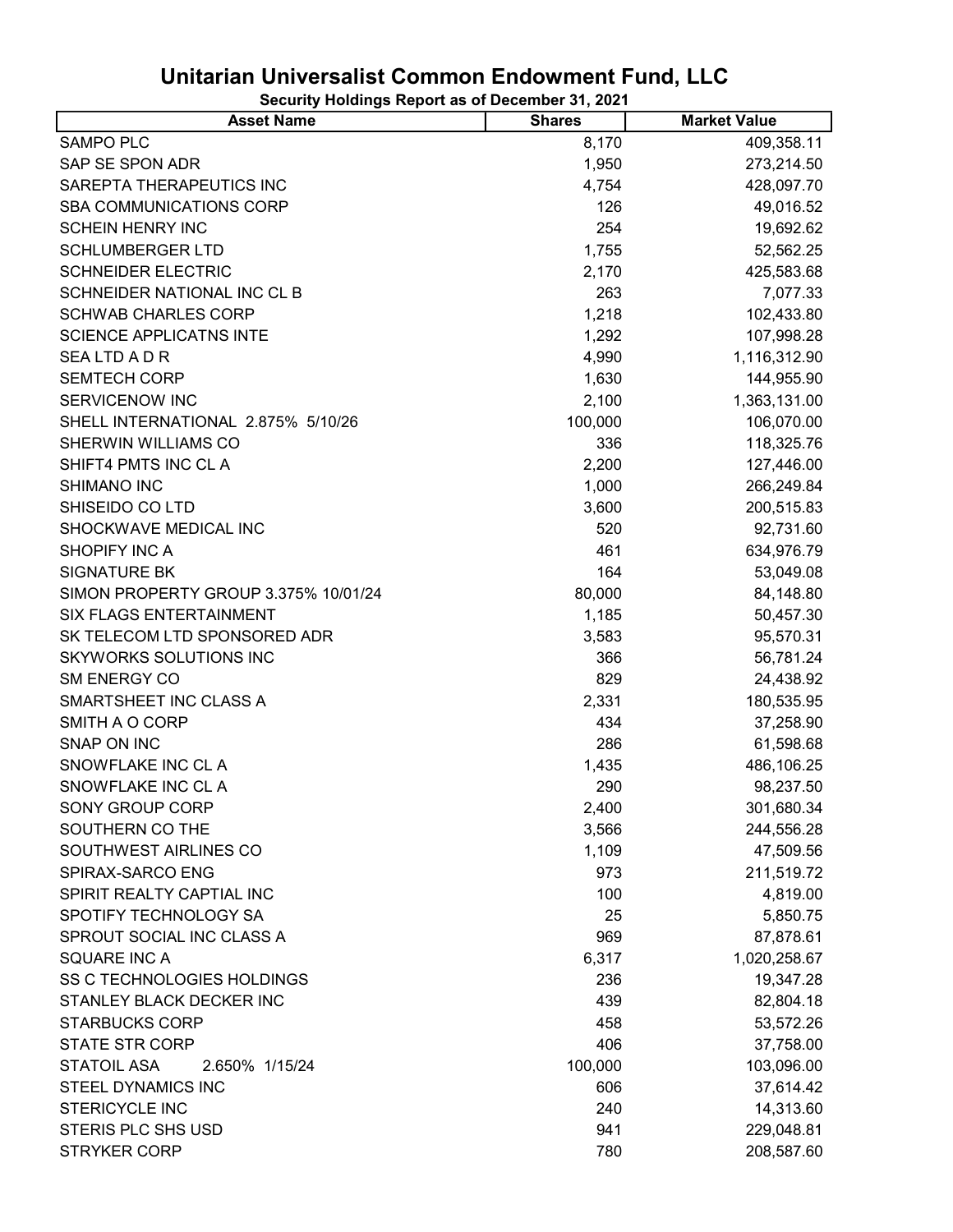| <b>Asset Name</b>                          | <b>Shares</b> | <b>Market Value</b> |
|--------------------------------------------|---------------|---------------------|
| <b>SUN COMMUNITIES INC</b>                 | 448           | 94,066.56           |
| <b>SURGERY PARTNERS INC</b>                | 2,541         | 135,714.81          |
| <b>SWITCH INC A</b>                        | 249           | 7,131.36            |
| SYLVAMO CORP COMMON STOCK                  | 37            | 1,031.93            |
| SYNOVUS FINANCIAL CORP                     | 601           | 28,769.87           |
| <b>T MOBILE US INC</b>                     | 942           | 109,253.16          |
| T ROWE PRICE GROUP INC                     | 453           | 89,077.92           |
| TAIWAN SEMICONDUCTOR MFG LTD SPONSORED ADS | 1,600         | 192,496.00          |
| TAKE-TWO INTERACTIVE SOFTWARE INC          | 41            | 7,286.52            |
| TANDEM DIABETES CARE INC                   | 971           | 146, 154. 92        |
| <b>TAPESTRY INC</b>                        | 40            | 1,624.00            |
| <b>TARGET CORP</b>                         | 642           | 148,584.48          |
| <b>TDK CORP</b>                            | 6,000         | 233,945.55          |
| <b>TELEFLEX INC</b>                        | 56            | 18,394.88           |
| TELEPHONE AND DATA SYSTEMS INC             | 1,383         | 27,867.45           |
| <b>TETRA TECH INC</b>                      | 926           | 157,234.80          |
| <b>TEXAS ROADHOUSE INC</b>                 | 1,817         | 162,221.76          |
| THE GAP INC                                | 920           | 16,238.00           |
| THERMO FISHER SCIENTIFIC INC               | 311           | 207,511.64          |
| THOR INDUSTRIES INC                        | 324           | 33,621.48           |
| <b>TIMKEN CO</b>                           | 291           | 20,163.39           |
| <b>TIMKEN CO</b>                           | 1,949         | 135,046.21          |
| <b>TOPBUILD CORP</b>                       | 425           | 117,261.75          |
| TORONTO DOMINION MTN 3.250% 3/11/24        | 100,000       | 104,499.00          |
| TOTAL CAPITAL INTL 3.750% 4/10/24          | 75,000        | 79,592.25           |
| TRAVEL PLUS LEISURE CO COM                 | 100           | 5,527.00            |
| TRAVELERS COS INC                          | 382           | 59,756.26           |
| <b>TRINITY INDS INC</b>                    | 310           | 9,362.00            |
| <b>TRUIST FINANCIAL CORP</b>               | 110           | 6,440.50            |
| <b>TURQUOISE HILL RES LTD</b>              | 1,075         | 17,683.75           |
| <b>TWILIO INC A</b>                        | 2,984         | 785,806.56          |
| <b>TWILIO INC A</b>                        | 45            | 11,850.30           |
| <b>TWITTER INC</b>                         | 1,450         | 62,669.00           |
| <b>U S TREASURY BD</b><br>1.125% 5/15/40   | 67,000        | 58,724.16           |
| U S TREASURY BD<br>1.125% 8/15/40          | 83,000        | 72,469.79           |
| U S TREASURY BD<br>1.250% 5/15/50          | 98,000        | 83,219.64           |
| U S TREASURY BD<br>1.375% 11/15/40         | 91,000        | 82,931.03           |
| U S TREASURY BD<br>1.625% 11/15/50         | 109,000       | 101,553.12          |
| 1.750% 8/15/41<br><b>U S TREASURY BD</b>   | 122,000       | 118,282.66          |
| U S TREASURY BD<br>1.875% 2/15/51          | 121,000       | 119,714.98          |
| U S TREASURY BD<br>2.000% 8/15/51          | 124,000       | 126,403.12          |
| U S TREASURY BD<br>2.000% 11/15/41         | 37,000        | 37,422.17           |
| U S TREASURY BD<br>2.250% 5/15/41          | 103,000       | 108,181.93          |
| U S TREASURY BD<br>2.250% 8/15/46          | 55,000        | 58,153.70           |
| U S TREASURY BD<br>2.250% 8/15/49          | 72,000        | 77,059.44           |
| U S TREASURY BD<br>2.375% 5/15/51          | 122,000       | 134,752.66          |
| U S TREASURY BD<br>2.500% 5/15/46          | 46,000        | 50,839.20           |
| U S TREASURY BD<br>2.750% 8/15/47          | 53,000        | 61,674.51           |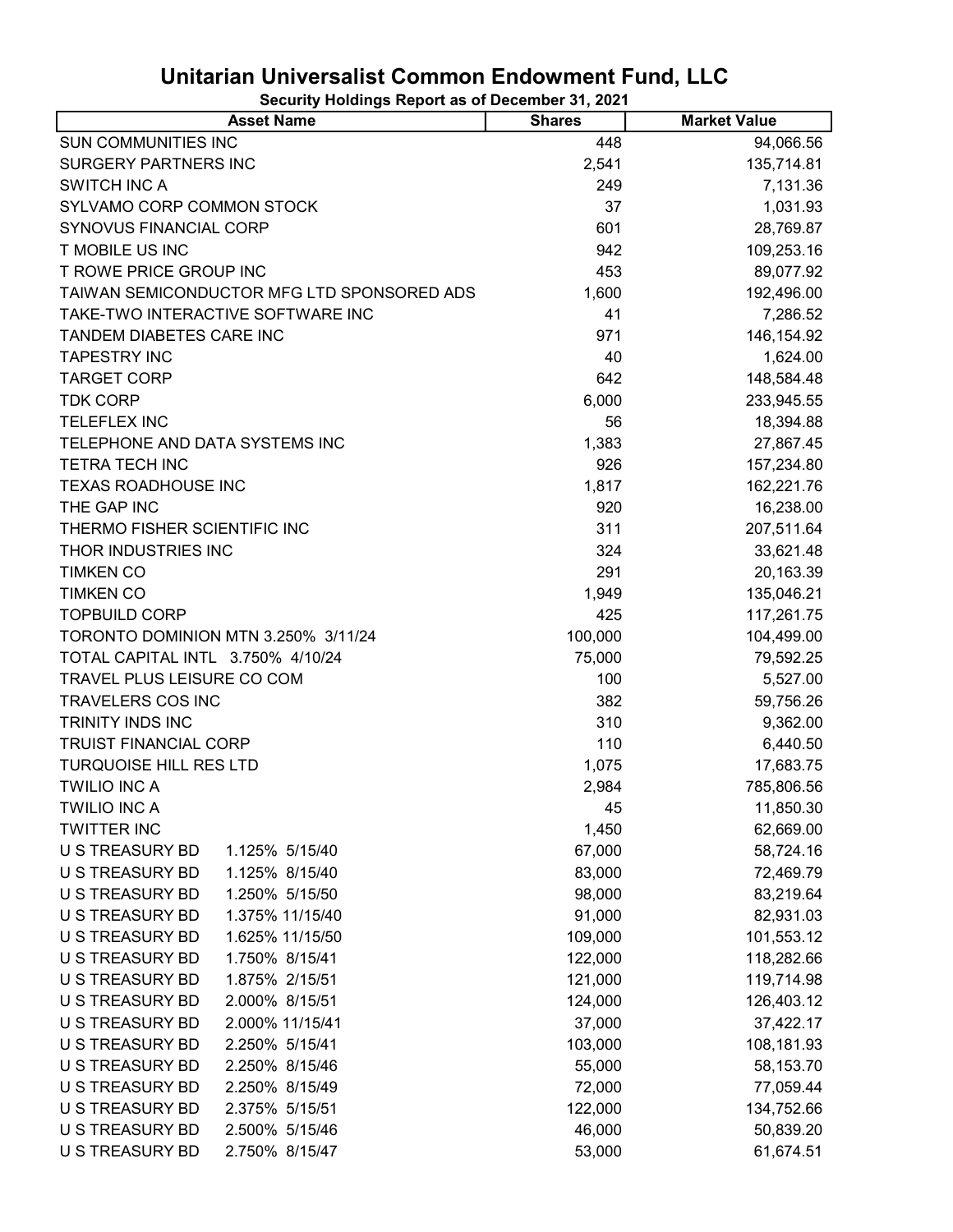| Security Holdings Report as of December 31, 2021 |  |
|--------------------------------------------------|--|
|--------------------------------------------------|--|

| 2.750% 11/15/42<br>36,000<br>U S TREASURY BD<br>41,028.84<br>U S TREASURY BD<br>2.750% 11/15/47<br>55,000<br>64,032.10<br>U S TREASURY BD<br>2.875% 5/15/43<br>50,000<br>58,101.50<br>2.875% 5/15/49<br>U S TREASURY BD<br>76,000<br>91,550.36<br>U S TREASURY BD<br>2.875% 8/15/45<br>36,000<br>42,267.60<br>U S TREASURY BD<br>2.875% 11/15/46<br>26,000<br>30,752.02<br>U S TREASURY BD<br>3.000% 2/15/47<br>51,000<br>61,718.16<br>U S TREASURY BD<br>3.000% 2/15/48<br>62,000<br>75,674.10<br>3.000% 2/15/49<br>U S TREASURY BD<br>77,000<br>94,667.65<br>U S TREASURY BD<br>3.000% 5/15/42<br>21,000<br>24,866.94<br>3.000% 5/15/45<br>27,000<br>U S TREASURY BD<br>32,293.62<br>U S TREASURY BD<br>3.000% 5/15/47<br>37,000<br>44,908.75<br>U S TREASURY BD<br>3.000% 11/15/44<br>41,000<br>48,892.50<br>U S TREASURY BD<br>3.000% 11/15/45<br>21,000<br>25,227.93<br>U S TREASURY BD<br>3.125% 2/15/42<br>23,000<br>27,710.63<br>U S TREASURY BD<br>3.125% 2/15/43<br>31,000<br>37,363.37<br>U S TREASURY BD<br>3.125% 5/15/48<br>71,000<br>88,733.67<br><b>U S TREASURY BD</b><br>3.125% 8/15/44<br>50,000<br>60,717.00<br>3.125% 11/15/41<br>U S TREASURY BD<br>23,000<br>27,638.64<br>U S TREASURY BD<br>3.375% 5/15/44<br>35,000<br>44,063.25<br>3.375% 11/15/48<br>U S TREASURY BD<br>73,000<br>95,513.20<br>U S TREASURY BD<br>3.500% 2/15/39<br>12,000<br>15,054.36<br>U S TREASURY BD<br>3.625% 2/15/44<br>44,000<br>57,260.28<br>3.625% 8/15/43<br>35,000<br>U S TREASURY BD<br>45,401.65<br>U S TREASURY BD<br>3.750% 8/15/41<br>20,000<br>26,121.20<br>U S TREASURY BD<br>3.750% 11/15/43<br>36,000<br>47,608.56<br>U S TREASURY BD<br>19,000<br>4.250% 5/15/39<br>26,049.38<br>U S TREASURY BD<br>4.375% 2/15/38<br>11,000<br>15,157.67<br>U S TREASURY BD<br>4.375% 5/15/40<br>21,000<br>29,394.33<br>U S TREASURY BD<br>4.375% 5/15/41<br>20,000<br>28,174.20<br><b>U S TREASURY BD</b><br>4.375% 11/15/39<br>21,000<br>29,267.91<br>17,866.94<br>4.500% 2/15/36<br>13,000<br>U S TREASURY BD<br><b>U S TREASURY BD</b><br>4.500% 5/15/38<br>13,000<br>18,178.16<br><b>U S TREASURY BD</b><br>4.750% 2/15/37<br>9,000<br>12,765.96<br><b>U S TREASURY BD</b><br>4.750% 2/15/41<br>22,000<br>32,366.62<br>U S TREASURY NT<br>0.500% 10/31/27<br>125,000<br>118,955.00<br>U S TREASURY NT<br>60,000<br>1.125% 2/15/31<br>58,230.60<br>U S TREASURY NT<br>1.375% 8/15/50<br>112,000<br>98,109.76<br>U S TREASURY NT<br>1.625% 5/15/26<br>50,000<br>50,838.00<br>U S TREASURY NT<br>1.750% 5/15/22<br>100,000<br>100,586.00<br>U S TREASURY NT<br>1.750% 5/15/23<br>110,000<br>111,812.80<br>U S TREASURY NT<br>1.750% 11/15/29<br>85,000<br>87,125.00<br>U S TREASURY NT<br>1.875% 2/15/41<br>112,000<br>110,858.72<br>U S TREASURY NT<br>1.875% 11/15/51<br>40,000<br>39,681.20<br>U S TREASURY NT<br>2.000% 2/15/50<br>86,000<br>87,353.64<br>U S TREASURY NT<br>2.250% 11/15/25<br>110,000<br>114,571.60<br>U S TREASURY NT<br>2.250% 11/15/27<br>155,000<br>162,731.40<br>181,189.40<br>U S TREASURY NT<br>2.375% 5/15/29<br>170,000 | ---- <i>,</i> ----<br><b>Asset Name</b> | <b>Shares</b> | <b>Market Value</b> |
|-------------------------------------------------------------------------------------------------------------------------------------------------------------------------------------------------------------------------------------------------------------------------------------------------------------------------------------------------------------------------------------------------------------------------------------------------------------------------------------------------------------------------------------------------------------------------------------------------------------------------------------------------------------------------------------------------------------------------------------------------------------------------------------------------------------------------------------------------------------------------------------------------------------------------------------------------------------------------------------------------------------------------------------------------------------------------------------------------------------------------------------------------------------------------------------------------------------------------------------------------------------------------------------------------------------------------------------------------------------------------------------------------------------------------------------------------------------------------------------------------------------------------------------------------------------------------------------------------------------------------------------------------------------------------------------------------------------------------------------------------------------------------------------------------------------------------------------------------------------------------------------------------------------------------------------------------------------------------------------------------------------------------------------------------------------------------------------------------------------------------------------------------------------------------------------------------------------------------------------------------------------------------------------------------------------------------------------------------------------------------------------------------------------------------------------------------------------------------------------------------------------------------------------------------------------------------------------------------------------------------------------------------------------------------------------------------------------------------------------------------------------------------------------------------------------------------------------------------------------------------------------------------------------------------------------------------------------------------------------------------------------------------------------------------------------|-----------------------------------------|---------------|---------------------|
|                                                                                                                                                                                                                                                                                                                                                                                                                                                                                                                                                                                                                                                                                                                                                                                                                                                                                                                                                                                                                                                                                                                                                                                                                                                                                                                                                                                                                                                                                                                                                                                                                                                                                                                                                                                                                                                                                                                                                                                                                                                                                                                                                                                                                                                                                                                                                                                                                                                                                                                                                                                                                                                                                                                                                                                                                                                                                                                                                                                                                                                             |                                         |               |                     |
|                                                                                                                                                                                                                                                                                                                                                                                                                                                                                                                                                                                                                                                                                                                                                                                                                                                                                                                                                                                                                                                                                                                                                                                                                                                                                                                                                                                                                                                                                                                                                                                                                                                                                                                                                                                                                                                                                                                                                                                                                                                                                                                                                                                                                                                                                                                                                                                                                                                                                                                                                                                                                                                                                                                                                                                                                                                                                                                                                                                                                                                             |                                         |               |                     |
|                                                                                                                                                                                                                                                                                                                                                                                                                                                                                                                                                                                                                                                                                                                                                                                                                                                                                                                                                                                                                                                                                                                                                                                                                                                                                                                                                                                                                                                                                                                                                                                                                                                                                                                                                                                                                                                                                                                                                                                                                                                                                                                                                                                                                                                                                                                                                                                                                                                                                                                                                                                                                                                                                                                                                                                                                                                                                                                                                                                                                                                             |                                         |               |                     |
|                                                                                                                                                                                                                                                                                                                                                                                                                                                                                                                                                                                                                                                                                                                                                                                                                                                                                                                                                                                                                                                                                                                                                                                                                                                                                                                                                                                                                                                                                                                                                                                                                                                                                                                                                                                                                                                                                                                                                                                                                                                                                                                                                                                                                                                                                                                                                                                                                                                                                                                                                                                                                                                                                                                                                                                                                                                                                                                                                                                                                                                             |                                         |               |                     |
|                                                                                                                                                                                                                                                                                                                                                                                                                                                                                                                                                                                                                                                                                                                                                                                                                                                                                                                                                                                                                                                                                                                                                                                                                                                                                                                                                                                                                                                                                                                                                                                                                                                                                                                                                                                                                                                                                                                                                                                                                                                                                                                                                                                                                                                                                                                                                                                                                                                                                                                                                                                                                                                                                                                                                                                                                                                                                                                                                                                                                                                             |                                         |               |                     |
|                                                                                                                                                                                                                                                                                                                                                                                                                                                                                                                                                                                                                                                                                                                                                                                                                                                                                                                                                                                                                                                                                                                                                                                                                                                                                                                                                                                                                                                                                                                                                                                                                                                                                                                                                                                                                                                                                                                                                                                                                                                                                                                                                                                                                                                                                                                                                                                                                                                                                                                                                                                                                                                                                                                                                                                                                                                                                                                                                                                                                                                             |                                         |               |                     |
|                                                                                                                                                                                                                                                                                                                                                                                                                                                                                                                                                                                                                                                                                                                                                                                                                                                                                                                                                                                                                                                                                                                                                                                                                                                                                                                                                                                                                                                                                                                                                                                                                                                                                                                                                                                                                                                                                                                                                                                                                                                                                                                                                                                                                                                                                                                                                                                                                                                                                                                                                                                                                                                                                                                                                                                                                                                                                                                                                                                                                                                             |                                         |               |                     |
|                                                                                                                                                                                                                                                                                                                                                                                                                                                                                                                                                                                                                                                                                                                                                                                                                                                                                                                                                                                                                                                                                                                                                                                                                                                                                                                                                                                                                                                                                                                                                                                                                                                                                                                                                                                                                                                                                                                                                                                                                                                                                                                                                                                                                                                                                                                                                                                                                                                                                                                                                                                                                                                                                                                                                                                                                                                                                                                                                                                                                                                             |                                         |               |                     |
|                                                                                                                                                                                                                                                                                                                                                                                                                                                                                                                                                                                                                                                                                                                                                                                                                                                                                                                                                                                                                                                                                                                                                                                                                                                                                                                                                                                                                                                                                                                                                                                                                                                                                                                                                                                                                                                                                                                                                                                                                                                                                                                                                                                                                                                                                                                                                                                                                                                                                                                                                                                                                                                                                                                                                                                                                                                                                                                                                                                                                                                             |                                         |               |                     |
|                                                                                                                                                                                                                                                                                                                                                                                                                                                                                                                                                                                                                                                                                                                                                                                                                                                                                                                                                                                                                                                                                                                                                                                                                                                                                                                                                                                                                                                                                                                                                                                                                                                                                                                                                                                                                                                                                                                                                                                                                                                                                                                                                                                                                                                                                                                                                                                                                                                                                                                                                                                                                                                                                                                                                                                                                                                                                                                                                                                                                                                             |                                         |               |                     |
|                                                                                                                                                                                                                                                                                                                                                                                                                                                                                                                                                                                                                                                                                                                                                                                                                                                                                                                                                                                                                                                                                                                                                                                                                                                                                                                                                                                                                                                                                                                                                                                                                                                                                                                                                                                                                                                                                                                                                                                                                                                                                                                                                                                                                                                                                                                                                                                                                                                                                                                                                                                                                                                                                                                                                                                                                                                                                                                                                                                                                                                             |                                         |               |                     |
|                                                                                                                                                                                                                                                                                                                                                                                                                                                                                                                                                                                                                                                                                                                                                                                                                                                                                                                                                                                                                                                                                                                                                                                                                                                                                                                                                                                                                                                                                                                                                                                                                                                                                                                                                                                                                                                                                                                                                                                                                                                                                                                                                                                                                                                                                                                                                                                                                                                                                                                                                                                                                                                                                                                                                                                                                                                                                                                                                                                                                                                             |                                         |               |                     |
|                                                                                                                                                                                                                                                                                                                                                                                                                                                                                                                                                                                                                                                                                                                                                                                                                                                                                                                                                                                                                                                                                                                                                                                                                                                                                                                                                                                                                                                                                                                                                                                                                                                                                                                                                                                                                                                                                                                                                                                                                                                                                                                                                                                                                                                                                                                                                                                                                                                                                                                                                                                                                                                                                                                                                                                                                                                                                                                                                                                                                                                             |                                         |               |                     |
|                                                                                                                                                                                                                                                                                                                                                                                                                                                                                                                                                                                                                                                                                                                                                                                                                                                                                                                                                                                                                                                                                                                                                                                                                                                                                                                                                                                                                                                                                                                                                                                                                                                                                                                                                                                                                                                                                                                                                                                                                                                                                                                                                                                                                                                                                                                                                                                                                                                                                                                                                                                                                                                                                                                                                                                                                                                                                                                                                                                                                                                             |                                         |               |                     |
|                                                                                                                                                                                                                                                                                                                                                                                                                                                                                                                                                                                                                                                                                                                                                                                                                                                                                                                                                                                                                                                                                                                                                                                                                                                                                                                                                                                                                                                                                                                                                                                                                                                                                                                                                                                                                                                                                                                                                                                                                                                                                                                                                                                                                                                                                                                                                                                                                                                                                                                                                                                                                                                                                                                                                                                                                                                                                                                                                                                                                                                             |                                         |               |                     |
|                                                                                                                                                                                                                                                                                                                                                                                                                                                                                                                                                                                                                                                                                                                                                                                                                                                                                                                                                                                                                                                                                                                                                                                                                                                                                                                                                                                                                                                                                                                                                                                                                                                                                                                                                                                                                                                                                                                                                                                                                                                                                                                                                                                                                                                                                                                                                                                                                                                                                                                                                                                                                                                                                                                                                                                                                                                                                                                                                                                                                                                             |                                         |               |                     |
|                                                                                                                                                                                                                                                                                                                                                                                                                                                                                                                                                                                                                                                                                                                                                                                                                                                                                                                                                                                                                                                                                                                                                                                                                                                                                                                                                                                                                                                                                                                                                                                                                                                                                                                                                                                                                                                                                                                                                                                                                                                                                                                                                                                                                                                                                                                                                                                                                                                                                                                                                                                                                                                                                                                                                                                                                                                                                                                                                                                                                                                             |                                         |               |                     |
|                                                                                                                                                                                                                                                                                                                                                                                                                                                                                                                                                                                                                                                                                                                                                                                                                                                                                                                                                                                                                                                                                                                                                                                                                                                                                                                                                                                                                                                                                                                                                                                                                                                                                                                                                                                                                                                                                                                                                                                                                                                                                                                                                                                                                                                                                                                                                                                                                                                                                                                                                                                                                                                                                                                                                                                                                                                                                                                                                                                                                                                             |                                         |               |                     |
|                                                                                                                                                                                                                                                                                                                                                                                                                                                                                                                                                                                                                                                                                                                                                                                                                                                                                                                                                                                                                                                                                                                                                                                                                                                                                                                                                                                                                                                                                                                                                                                                                                                                                                                                                                                                                                                                                                                                                                                                                                                                                                                                                                                                                                                                                                                                                                                                                                                                                                                                                                                                                                                                                                                                                                                                                                                                                                                                                                                                                                                             |                                         |               |                     |
|                                                                                                                                                                                                                                                                                                                                                                                                                                                                                                                                                                                                                                                                                                                                                                                                                                                                                                                                                                                                                                                                                                                                                                                                                                                                                                                                                                                                                                                                                                                                                                                                                                                                                                                                                                                                                                                                                                                                                                                                                                                                                                                                                                                                                                                                                                                                                                                                                                                                                                                                                                                                                                                                                                                                                                                                                                                                                                                                                                                                                                                             |                                         |               |                     |
|                                                                                                                                                                                                                                                                                                                                                                                                                                                                                                                                                                                                                                                                                                                                                                                                                                                                                                                                                                                                                                                                                                                                                                                                                                                                                                                                                                                                                                                                                                                                                                                                                                                                                                                                                                                                                                                                                                                                                                                                                                                                                                                                                                                                                                                                                                                                                                                                                                                                                                                                                                                                                                                                                                                                                                                                                                                                                                                                                                                                                                                             |                                         |               |                     |
|                                                                                                                                                                                                                                                                                                                                                                                                                                                                                                                                                                                                                                                                                                                                                                                                                                                                                                                                                                                                                                                                                                                                                                                                                                                                                                                                                                                                                                                                                                                                                                                                                                                                                                                                                                                                                                                                                                                                                                                                                                                                                                                                                                                                                                                                                                                                                                                                                                                                                                                                                                                                                                                                                                                                                                                                                                                                                                                                                                                                                                                             |                                         |               |                     |
|                                                                                                                                                                                                                                                                                                                                                                                                                                                                                                                                                                                                                                                                                                                                                                                                                                                                                                                                                                                                                                                                                                                                                                                                                                                                                                                                                                                                                                                                                                                                                                                                                                                                                                                                                                                                                                                                                                                                                                                                                                                                                                                                                                                                                                                                                                                                                                                                                                                                                                                                                                                                                                                                                                                                                                                                                                                                                                                                                                                                                                                             |                                         |               |                     |
|                                                                                                                                                                                                                                                                                                                                                                                                                                                                                                                                                                                                                                                                                                                                                                                                                                                                                                                                                                                                                                                                                                                                                                                                                                                                                                                                                                                                                                                                                                                                                                                                                                                                                                                                                                                                                                                                                                                                                                                                                                                                                                                                                                                                                                                                                                                                                                                                                                                                                                                                                                                                                                                                                                                                                                                                                                                                                                                                                                                                                                                             |                                         |               |                     |
|                                                                                                                                                                                                                                                                                                                                                                                                                                                                                                                                                                                                                                                                                                                                                                                                                                                                                                                                                                                                                                                                                                                                                                                                                                                                                                                                                                                                                                                                                                                                                                                                                                                                                                                                                                                                                                                                                                                                                                                                                                                                                                                                                                                                                                                                                                                                                                                                                                                                                                                                                                                                                                                                                                                                                                                                                                                                                                                                                                                                                                                             |                                         |               |                     |
|                                                                                                                                                                                                                                                                                                                                                                                                                                                                                                                                                                                                                                                                                                                                                                                                                                                                                                                                                                                                                                                                                                                                                                                                                                                                                                                                                                                                                                                                                                                                                                                                                                                                                                                                                                                                                                                                                                                                                                                                                                                                                                                                                                                                                                                                                                                                                                                                                                                                                                                                                                                                                                                                                                                                                                                                                                                                                                                                                                                                                                                             |                                         |               |                     |
|                                                                                                                                                                                                                                                                                                                                                                                                                                                                                                                                                                                                                                                                                                                                                                                                                                                                                                                                                                                                                                                                                                                                                                                                                                                                                                                                                                                                                                                                                                                                                                                                                                                                                                                                                                                                                                                                                                                                                                                                                                                                                                                                                                                                                                                                                                                                                                                                                                                                                                                                                                                                                                                                                                                                                                                                                                                                                                                                                                                                                                                             |                                         |               |                     |
|                                                                                                                                                                                                                                                                                                                                                                                                                                                                                                                                                                                                                                                                                                                                                                                                                                                                                                                                                                                                                                                                                                                                                                                                                                                                                                                                                                                                                                                                                                                                                                                                                                                                                                                                                                                                                                                                                                                                                                                                                                                                                                                                                                                                                                                                                                                                                                                                                                                                                                                                                                                                                                                                                                                                                                                                                                                                                                                                                                                                                                                             |                                         |               |                     |
|                                                                                                                                                                                                                                                                                                                                                                                                                                                                                                                                                                                                                                                                                                                                                                                                                                                                                                                                                                                                                                                                                                                                                                                                                                                                                                                                                                                                                                                                                                                                                                                                                                                                                                                                                                                                                                                                                                                                                                                                                                                                                                                                                                                                                                                                                                                                                                                                                                                                                                                                                                                                                                                                                                                                                                                                                                                                                                                                                                                                                                                             |                                         |               |                     |
|                                                                                                                                                                                                                                                                                                                                                                                                                                                                                                                                                                                                                                                                                                                                                                                                                                                                                                                                                                                                                                                                                                                                                                                                                                                                                                                                                                                                                                                                                                                                                                                                                                                                                                                                                                                                                                                                                                                                                                                                                                                                                                                                                                                                                                                                                                                                                                                                                                                                                                                                                                                                                                                                                                                                                                                                                                                                                                                                                                                                                                                             |                                         |               |                     |
|                                                                                                                                                                                                                                                                                                                                                                                                                                                                                                                                                                                                                                                                                                                                                                                                                                                                                                                                                                                                                                                                                                                                                                                                                                                                                                                                                                                                                                                                                                                                                                                                                                                                                                                                                                                                                                                                                                                                                                                                                                                                                                                                                                                                                                                                                                                                                                                                                                                                                                                                                                                                                                                                                                                                                                                                                                                                                                                                                                                                                                                             |                                         |               |                     |
|                                                                                                                                                                                                                                                                                                                                                                                                                                                                                                                                                                                                                                                                                                                                                                                                                                                                                                                                                                                                                                                                                                                                                                                                                                                                                                                                                                                                                                                                                                                                                                                                                                                                                                                                                                                                                                                                                                                                                                                                                                                                                                                                                                                                                                                                                                                                                                                                                                                                                                                                                                                                                                                                                                                                                                                                                                                                                                                                                                                                                                                             |                                         |               |                     |
|                                                                                                                                                                                                                                                                                                                                                                                                                                                                                                                                                                                                                                                                                                                                                                                                                                                                                                                                                                                                                                                                                                                                                                                                                                                                                                                                                                                                                                                                                                                                                                                                                                                                                                                                                                                                                                                                                                                                                                                                                                                                                                                                                                                                                                                                                                                                                                                                                                                                                                                                                                                                                                                                                                                                                                                                                                                                                                                                                                                                                                                             |                                         |               |                     |
|                                                                                                                                                                                                                                                                                                                                                                                                                                                                                                                                                                                                                                                                                                                                                                                                                                                                                                                                                                                                                                                                                                                                                                                                                                                                                                                                                                                                                                                                                                                                                                                                                                                                                                                                                                                                                                                                                                                                                                                                                                                                                                                                                                                                                                                                                                                                                                                                                                                                                                                                                                                                                                                                                                                                                                                                                                                                                                                                                                                                                                                             |                                         |               |                     |
|                                                                                                                                                                                                                                                                                                                                                                                                                                                                                                                                                                                                                                                                                                                                                                                                                                                                                                                                                                                                                                                                                                                                                                                                                                                                                                                                                                                                                                                                                                                                                                                                                                                                                                                                                                                                                                                                                                                                                                                                                                                                                                                                                                                                                                                                                                                                                                                                                                                                                                                                                                                                                                                                                                                                                                                                                                                                                                                                                                                                                                                             |                                         |               |                     |
|                                                                                                                                                                                                                                                                                                                                                                                                                                                                                                                                                                                                                                                                                                                                                                                                                                                                                                                                                                                                                                                                                                                                                                                                                                                                                                                                                                                                                                                                                                                                                                                                                                                                                                                                                                                                                                                                                                                                                                                                                                                                                                                                                                                                                                                                                                                                                                                                                                                                                                                                                                                                                                                                                                                                                                                                                                                                                                                                                                                                                                                             |                                         |               |                     |
|                                                                                                                                                                                                                                                                                                                                                                                                                                                                                                                                                                                                                                                                                                                                                                                                                                                                                                                                                                                                                                                                                                                                                                                                                                                                                                                                                                                                                                                                                                                                                                                                                                                                                                                                                                                                                                                                                                                                                                                                                                                                                                                                                                                                                                                                                                                                                                                                                                                                                                                                                                                                                                                                                                                                                                                                                                                                                                                                                                                                                                                             |                                         |               |                     |
|                                                                                                                                                                                                                                                                                                                                                                                                                                                                                                                                                                                                                                                                                                                                                                                                                                                                                                                                                                                                                                                                                                                                                                                                                                                                                                                                                                                                                                                                                                                                                                                                                                                                                                                                                                                                                                                                                                                                                                                                                                                                                                                                                                                                                                                                                                                                                                                                                                                                                                                                                                                                                                                                                                                                                                                                                                                                                                                                                                                                                                                             |                                         |               |                     |
|                                                                                                                                                                                                                                                                                                                                                                                                                                                                                                                                                                                                                                                                                                                                                                                                                                                                                                                                                                                                                                                                                                                                                                                                                                                                                                                                                                                                                                                                                                                                                                                                                                                                                                                                                                                                                                                                                                                                                                                                                                                                                                                                                                                                                                                                                                                                                                                                                                                                                                                                                                                                                                                                                                                                                                                                                                                                                                                                                                                                                                                             |                                         |               |                     |
|                                                                                                                                                                                                                                                                                                                                                                                                                                                                                                                                                                                                                                                                                                                                                                                                                                                                                                                                                                                                                                                                                                                                                                                                                                                                                                                                                                                                                                                                                                                                                                                                                                                                                                                                                                                                                                                                                                                                                                                                                                                                                                                                                                                                                                                                                                                                                                                                                                                                                                                                                                                                                                                                                                                                                                                                                                                                                                                                                                                                                                                             |                                         |               |                     |
|                                                                                                                                                                                                                                                                                                                                                                                                                                                                                                                                                                                                                                                                                                                                                                                                                                                                                                                                                                                                                                                                                                                                                                                                                                                                                                                                                                                                                                                                                                                                                                                                                                                                                                                                                                                                                                                                                                                                                                                                                                                                                                                                                                                                                                                                                                                                                                                                                                                                                                                                                                                                                                                                                                                                                                                                                                                                                                                                                                                                                                                             |                                         |               |                     |
|                                                                                                                                                                                                                                                                                                                                                                                                                                                                                                                                                                                                                                                                                                                                                                                                                                                                                                                                                                                                                                                                                                                                                                                                                                                                                                                                                                                                                                                                                                                                                                                                                                                                                                                                                                                                                                                                                                                                                                                                                                                                                                                                                                                                                                                                                                                                                                                                                                                                                                                                                                                                                                                                                                                                                                                                                                                                                                                                                                                                                                                             |                                         |               |                     |
|                                                                                                                                                                                                                                                                                                                                                                                                                                                                                                                                                                                                                                                                                                                                                                                                                                                                                                                                                                                                                                                                                                                                                                                                                                                                                                                                                                                                                                                                                                                                                                                                                                                                                                                                                                                                                                                                                                                                                                                                                                                                                                                                                                                                                                                                                                                                                                                                                                                                                                                                                                                                                                                                                                                                                                                                                                                                                                                                                                                                                                                             |                                         |               |                     |
|                                                                                                                                                                                                                                                                                                                                                                                                                                                                                                                                                                                                                                                                                                                                                                                                                                                                                                                                                                                                                                                                                                                                                                                                                                                                                                                                                                                                                                                                                                                                                                                                                                                                                                                                                                                                                                                                                                                                                                                                                                                                                                                                                                                                                                                                                                                                                                                                                                                                                                                                                                                                                                                                                                                                                                                                                                                                                                                                                                                                                                                             |                                         |               |                     |
|                                                                                                                                                                                                                                                                                                                                                                                                                                                                                                                                                                                                                                                                                                                                                                                                                                                                                                                                                                                                                                                                                                                                                                                                                                                                                                                                                                                                                                                                                                                                                                                                                                                                                                                                                                                                                                                                                                                                                                                                                                                                                                                                                                                                                                                                                                                                                                                                                                                                                                                                                                                                                                                                                                                                                                                                                                                                                                                                                                                                                                                             |                                         |               |                     |
|                                                                                                                                                                                                                                                                                                                                                                                                                                                                                                                                                                                                                                                                                                                                                                                                                                                                                                                                                                                                                                                                                                                                                                                                                                                                                                                                                                                                                                                                                                                                                                                                                                                                                                                                                                                                                                                                                                                                                                                                                                                                                                                                                                                                                                                                                                                                                                                                                                                                                                                                                                                                                                                                                                                                                                                                                                                                                                                                                                                                                                                             |                                         |               |                     |
|                                                                                                                                                                                                                                                                                                                                                                                                                                                                                                                                                                                                                                                                                                                                                                                                                                                                                                                                                                                                                                                                                                                                                                                                                                                                                                                                                                                                                                                                                                                                                                                                                                                                                                                                                                                                                                                                                                                                                                                                                                                                                                                                                                                                                                                                                                                                                                                                                                                                                                                                                                                                                                                                                                                                                                                                                                                                                                                                                                                                                                                             |                                         |               |                     |
|                                                                                                                                                                                                                                                                                                                                                                                                                                                                                                                                                                                                                                                                                                                                                                                                                                                                                                                                                                                                                                                                                                                                                                                                                                                                                                                                                                                                                                                                                                                                                                                                                                                                                                                                                                                                                                                                                                                                                                                                                                                                                                                                                                                                                                                                                                                                                                                                                                                                                                                                                                                                                                                                                                                                                                                                                                                                                                                                                                                                                                                             |                                         |               |                     |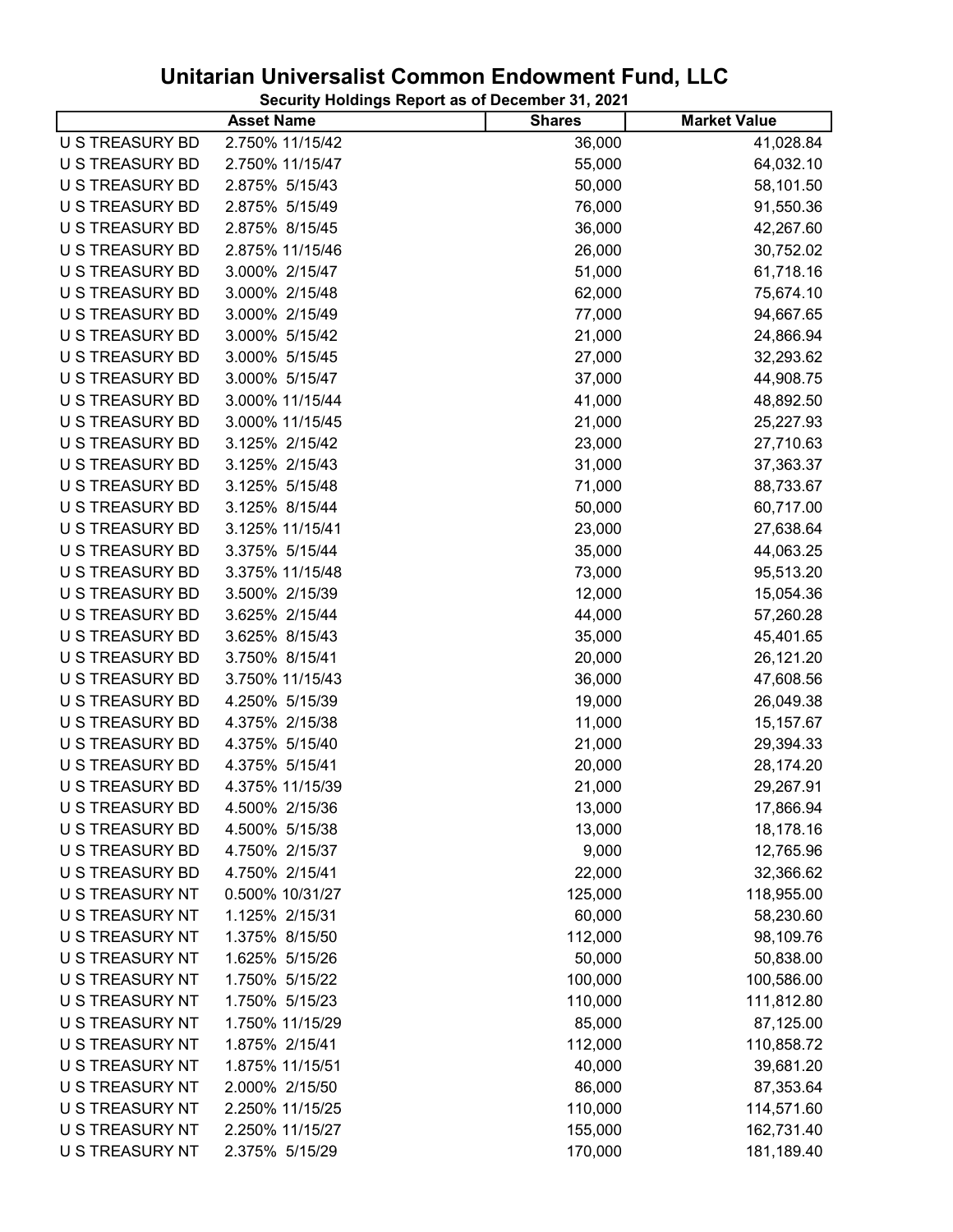| <b>Asset Name</b>                        | <b>Shares</b> | <b>Market Value</b> |
|------------------------------------------|---------------|---------------------|
| 2.375% 11/15/49<br>U S TREASURY NT       | 67,000        | 73,600.84           |
| U S TREASURY NT<br>2.500% 2/15/45        | 55,000        | 60,485.15           |
| U S TREASURY NT<br>2.500% 2/15/46        | 45,000        | 49,709.25           |
| U S TREASURY NT<br>2.500% 5/15/24        | 75,000        | 77,912.25           |
| U S TREASURY NT<br>2.625% 2/15/29        | 90,000        | 97,295.40           |
| U S TREASURY NT<br>2.750% 8/15/42        | 25,000        | 28,484.50           |
| U S TREASURY NT<br>3.000% 8/15/48        | 73,000        | 89,324.99           |
| U S TREASURY NT<br>4.250% 11/15/40       | 21,000        | 29,047.20           |
| U S TREASURY NT<br>4.500% 8/15/39        | 20,000        | 28,243.80           |
| U S TREASURY NT<br>4.625% 2/15/40        | 24,000        | 34,470.96           |
| U S TREASURY NT<br>5.000% 5/15/37        | 10,000        | 14,555.90           |
| <b>UBER TECHNOLOGIES INC</b>             | 18,780        | 787,445.40          |
| UFP INDUSTRIES INC COM                   | 1,803         | 165,894.03          |
| ULTRAGENYX PHARMACEUTICAL IN             | 789           | 66,347.01           |
| <b>UMICORE</b>                           | 3,380         | 137,413.56          |
| UNILEVER PLC-SPONSORED ADR               | 6,025         | 324,084.75          |
| UNION PACIFIC CORP COM                   | 136           | 34,262.48           |
| UNITED AIRLINES HOLDINGS INC COM         | 188           | 8,230.64            |
| UNITED PARCEL SERVICE INC CL B           | 177           | 37,938.18           |
| UNITED STATES STEEL CORP                 | 323           | 7,690.63            |
| UNITED THERAPEUTICS CORP                 | 31            | 6,698.48            |
| UNITEDHEALTH GROUP 3.875% 12/15/28       | 100,000       | 112,076.00          |
| UNITEDHEALTH GROUP INC COM               | 1,100         | 552,354.00          |
| UNITY SOFTWARE INC                       | 357           | 51,047.43           |
| UNIV OF CALIFORNIA 3.538% 5/15/23        | 175,000       | 181,944.00          |
| UNIVERSAL HLTH SVCS INC CL B             | 417           | 54,068.22           |
| UPLAND SOFTWARE INC                      | 3,851         | 69,086.94           |
| <b>US BANCORP</b>                        | 2,313         | 129,921.21          |
| US BANCORP MTN<br>2.375% 7/22/26         | 100,000       | 103,837.00          |
| US CELLULAR CORP                         | 308           | 9,708.16            |
| <b>US TREASURY BD</b><br>3.875% 8/15/40  | 23,000        | 30,314.23           |
| <b>VAIL RESORTS INC</b>                  | 61            | 20,001.90           |
| <b>VALEO SA</b>                          | 7,705         | 232,897.31          |
| VALERO ENERGY CORP COM                   | 1,075         | 80,743.25           |
| <b>VENTAS INC COM</b>                    | 1,155         | 59,043.60           |
| <b>VENTURA CNTY CA</b><br>1.991% 8/01/25 | 180,000       | 184,867.20          |
| 1.500% 9/18/30<br><b>VERIZON</b>         | 76,000        | 71,297.12           |
| <b>VERIZON COMMUNICATIONS INC COM</b>    | 6,654         | 345,741.84          |
| <b>VESTAS WIND SYSTEM</b>                | 6,415         | 196,169.87          |
| <b>VIRGIN GALACTIC HOLDINGS INC</b>      | 2,382         | 31,871.16           |
| <b>VIRGINIA ST</b><br>3.215% 11/01/24    | 20,000        | 21,226.40           |
| 3.215% 11/01/24<br><b>VIRGINIA ST</b>    | 160,000       | 168,937.60          |
| VISA INC COM CL A                        | 6,105         | 1,323,014.55        |
| <b>VMWARE INC CLA</b>                    | 55            | 6,373.40            |
| <b>VONOVIA SE</b>                        | 2,745         | 151,398.28          |
| <b>VONTIER CORPORATION COM</b>           | 2,098         | 64,471.54           |
| <b>VOYA FINANCIAL INC</b>                | 632           | 41,907.92           |
| VROOM INC COM                            | 3,161         | 34,107.19           |